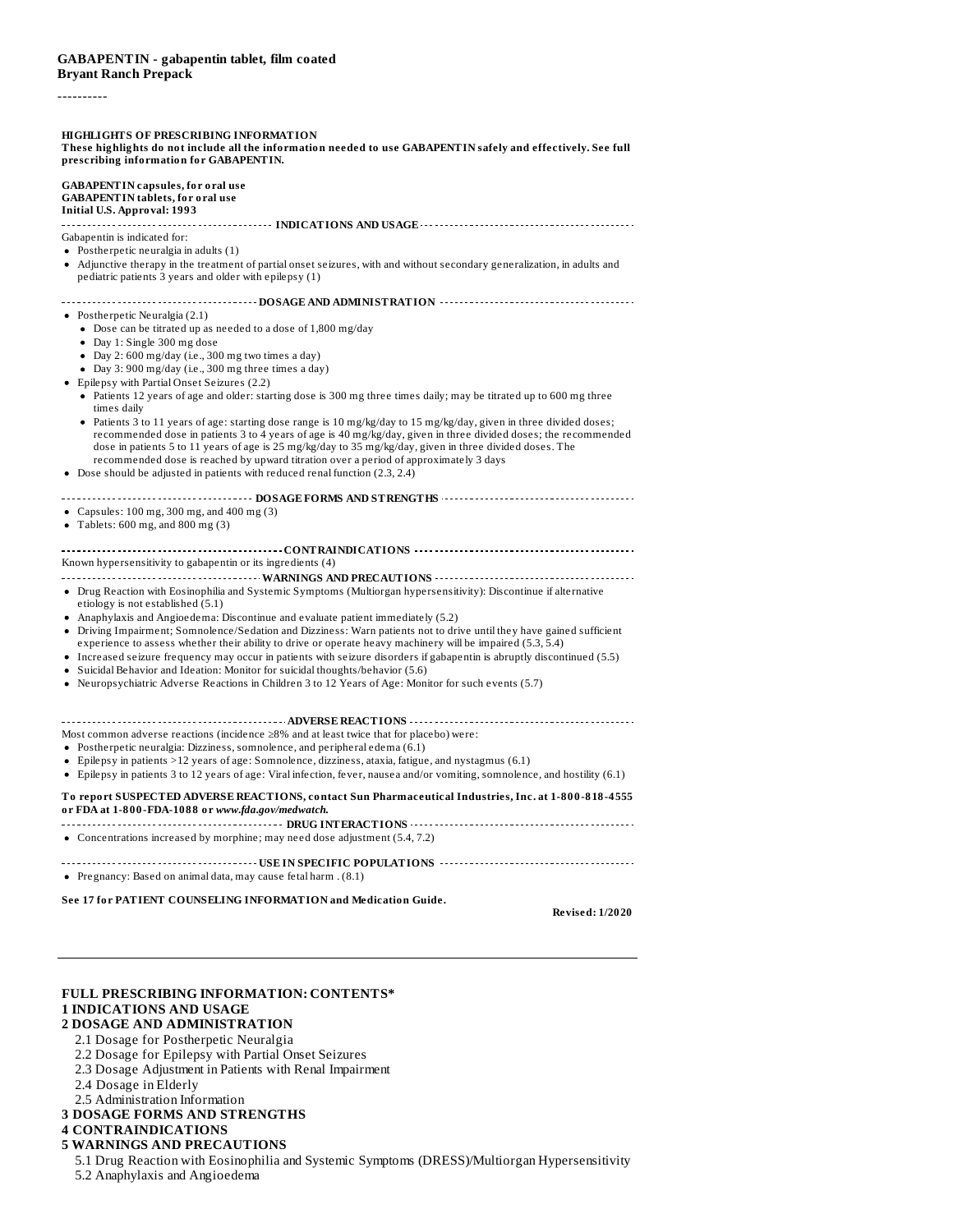5.3 Effects on Driving and Operating Heavy Machinery 5.4 Somnolence/Sedation and Dizziness 5.5 Withdrawal Precipitated Seizure, Status Epilepticus 5.6 Suicidal Behavior and Ideation 5.7 Neuropsychiatric Adverse Reactions (Pediatric Patients 3 to 12 Years of Age) 5.8 Tumorigenic Potential 5.9 Sudden and Unexplained Death in Patients with Epilepsy **6 ADVERSE REACTIONS** 6.1 Clinical Trials Experience 6.2 Postmarketing Experience **7 DRUG INTERACTIONS** 7.1 Other Antiepileptic Drugs 7.2 Opioids 7.3 MAALOX®\* (aluminum hydroxide, magnesium hydroxide) 7.4 Drug/Laboratory Test Interactions **8 USE IN SPECIFIC POPULATIONS** 8.1 Pregnancy 8.2 Lactation 8.4 Pediatric Use 8.5 Geriatric Use 8.6 Renal Impairment **9 DRUG ABUSE AND DEPENDENCE** 9.1 Controlled Substance 9.2 Abuse 9.3 Dependence **10 OVERDOSAGE 11 DESCRIPTION 12 CLINICAL PHARMACOLOGY** 12.1 Mechanism of Action 12.3 Pharmacokinetics **13 NONCLINICAL TOXICOLOGY** 13.1 Carcinogenesis, Mutagenesis, Impairment of Fertility **14 CLINICAL STUDIES** 14.1 Postherpetic Neuralgia 14.2 Epilepsy for Partial Onset Seizures (Adjunctive Therapy) **16 HOW SUPPLIED/STORAGE AND HANDLING 17 PATIENT COUNSELING INFORMATION** \* Sections or subsections omitted from the full prescribing information are not listed.

# **FULL PRESCRIBING INFORMATION**

# **1 INDICATIONS AND USAGE**

Gabapentin is indicated for:

- Management of postherpetic neuralgia in adults
- Adjunctive therapy in the treatment of partial onset seizures, with and without secondary generalization, in adults and pediatric patients 3 years and older with epilepsy

# **2 DOSAGE AND ADMINISTRATION**

#### **2.1 Dosage for Postherpetic Neuralgia**

In adults with postherpetic neuralgia, gabapentin may be initiated on Day 1 as a single 300 mg dose, on Day 2 as 600 mg/day (300 mg two times a day), and on Day 3 as 900 mg/day (300 mg three times a day). The dose can subsequently be titrated up as needed for pain relief to a dose of 1,800 mg/day (600 mg three times a day). In clinical studies, efficacy was demonstrated over a range of doses from 1,800 mg/day to 3,600 mg/day with comparable effects across the dose range; however, in these clinical studies, the additional benefit of using doses greater than 1,800 mg/day was not demonstrated.

# **2.2 Dosage for Epilepsy with Partial Ons et Seizures**

#### Patients 12 years of age and above

The starting dose is 300 mg three times a day. The recommended maintenance dose of gabapentin is 300 mg to 600 mg three times a day. Dosages up to 2,400 mg/day have been well tolerated in long-term clinical studies. Doses of 3,600 mg/day have also been administered to a small number of patients for a relatively short duration, and have been well tolerated. Administer gabapentin three times a day using 300 mg or 400 mg capsules, or 600 mg or 800 mg tablets. The maximum time between doses should not exceed 12 hours.

#### Pediatric Patients Age 3 to 11 years

The starting dose range is 10 mg/kg/day to 15 mg/kg/day, given in three divided doses, and the recommended maintenance dose reached by upward titration over a period of approximately 3 days. The recommended maintenance dose of gabapentin in patients 3 to 4 years of age is 40 mg/kg/day, given in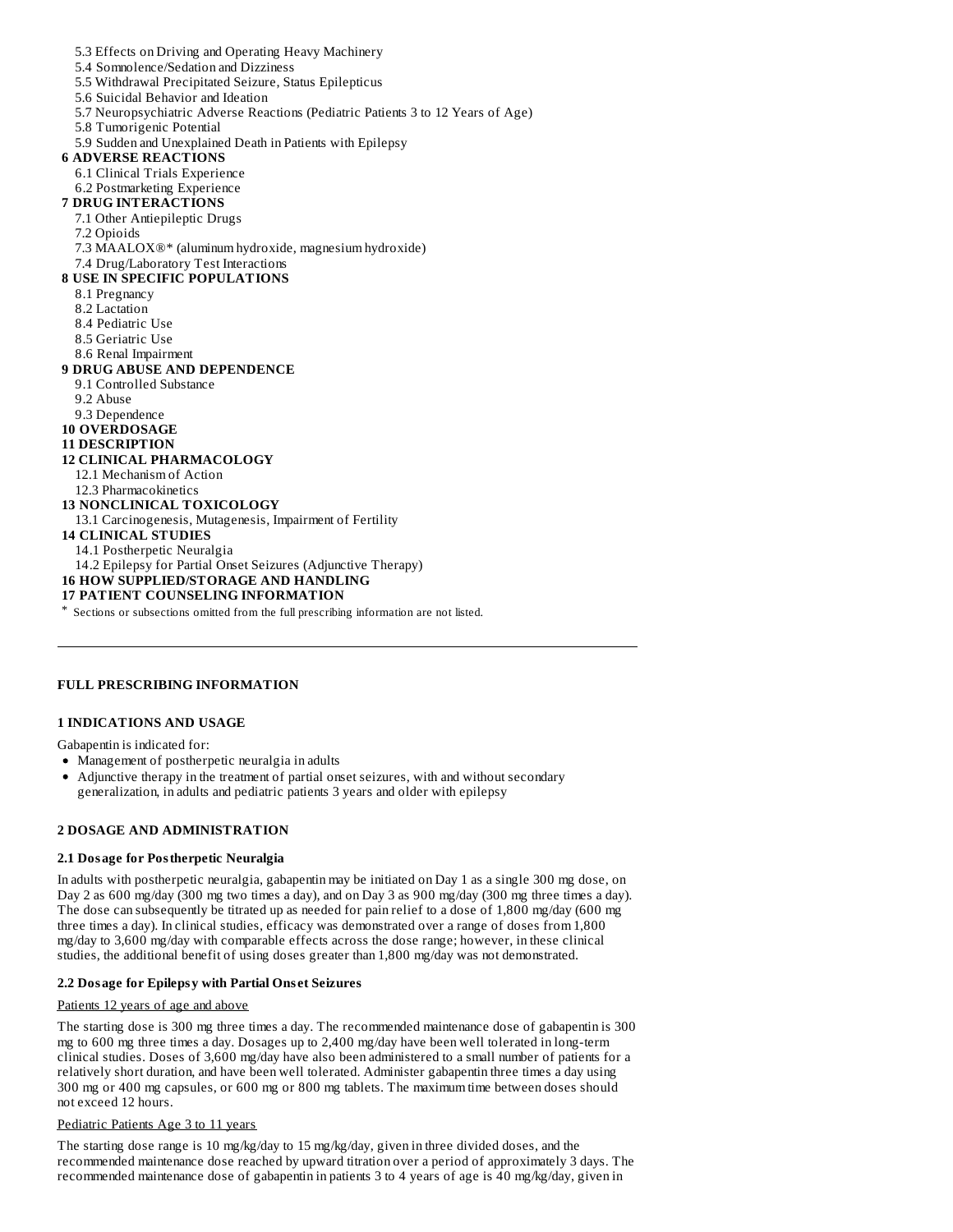three divided doses. The recommended maintenance dose of gabapentin in patients 5 to 11 years of age is 25 mg/kg/day to 35 mg/kg/day, given in three divided doses. Gabapentin may be administered as the capsule, or tablet, or using combinations of these formulations. Dosages up to 50 mg/kg/day have been well tolerated in a long-term clinical study. The maximum time interval between doses should not exceed 12 hours.

#### **2.3 Dosage Adjustment in Patients with Renal Impairment**

Dosage adjustment in patients 12 years of age and older with renal impairment or undergoing hemodialysis is recommended, as follows (see dosing recommendations above for effective doses in each indication):

| Renal Function Creatinine Clearance<br>mL/min                                | Total Daily Dose<br>Range<br>(mg/day) | Dose Regimen<br>(mg) |           |                  |                 |           |
|------------------------------------------------------------------------------|---------------------------------------|----------------------|-----------|------------------|-----------------|-----------|
| 360                                                                          | 900 to 3,600                          | 300 TID              | 400 TID   | 600 TID          | 800 TID         | 1,200 TID |
| $>$ 30 to 59                                                                 | 400 to 1,400                          | $200$ BID            | $300$ BID | 400 BID          | 500 BID         | $700$ BID |
| $>15$ to 29                                                                  | 200 to 700                            | 200 OD               | 300 QD    | 400 QD           | 500 QD          | 700 QD    |
| $15^*$                                                                       | 100 to 300                            | $100$ QD             | 125 QD    | 150 QD           | $200$ QD        | 300 OD    |
| Post-Hemodialysis Supplemental Dose $(mg)^T$                                 |                                       |                      |           |                  |                 |           |
| Hemodialysis                                                                 |                                       | 125                  | $150^+$   | 200 <sup>1</sup> | $250^{\dagger}$ | 350†      |
| $TID$ = Three times a day; $BID$ = Two times a day; $OD$ = Single daily dose |                                       |                      |           |                  |                 |           |

# **TABLE 1. Gabapentin Dosage Bas ed on Renal Function**

\* For patients with creatinine clearance <15 mL/min, reduce daily dose in proportion to creatinine clearance (e.g., patients with a creatinine clearance of

7.5 mL/min should receive one-half the daily dose that patients with a creatinine clearance of 15 mL/min receive).

† Patients on hemodialysis should receive maintenance doses based on estimates of creatinine clearance as indicated in the upper portion of the table and a supplemental post-hemodialysis dose administered after each 4 hours of hemodialysis as indicated in the lower portion of the table.

Creatinine clearance  $(CL_{Cr})$  is difficult to measure in outpatients. In patients with stable renal function, creatinine clearance can be reasonably well estimated using the equation of Cockcroft and Gault:

The use of gabapentin in patients less than 12 years of age with compromised renal function has not been studied.

# **2.4 Dosage in Elderly**

Because elderly patients are more likely to have decreased renal function, care should be taken in dose selection, and dose should be adjusted based on creatinine clearance values in these patients.

#### **2.5 Administration Information**

Administer gabapentin orally with or without food.

Gabapentin capsules should be swallowed whole with water.

Inform patients that, should they divide the scored 600 mg or 800 mg gabapentin tablet in order to administer a half-tablet, they should take the unused half-tablet as the next dose. Half-tablets not used within 28 days of dividing the scored tablet should be discarded.

If the gabapentin dose is reduced, discontinued, or substituted with an alternative medication, this should be done gradually over a minimum of 1 week (a longer period may be needed at the discretion of the prescriber).

#### **3 DOSAGE FORMS AND STRENGTHS**

Gabapentin capsules, USP are supplied as follows:

- 100 mg: white hard gelatin capsules printed with "137" on cap and body
- 300 mg: yellow hard gelatin capsules printed with "138" on cap and body
- 400 mg: orange hard gelatin capsules printed with "139" on cap and body

Gabapentin tablets, USP are supplied as follows:

- 600 mg: White to off white, biconvex, oval, film-coated tablet scored on both sides and debossed with "202" on one side
- 800 mg: White to off white, biconvex, oval, film-coated tablet scored on both sides and debossed with "204" on one side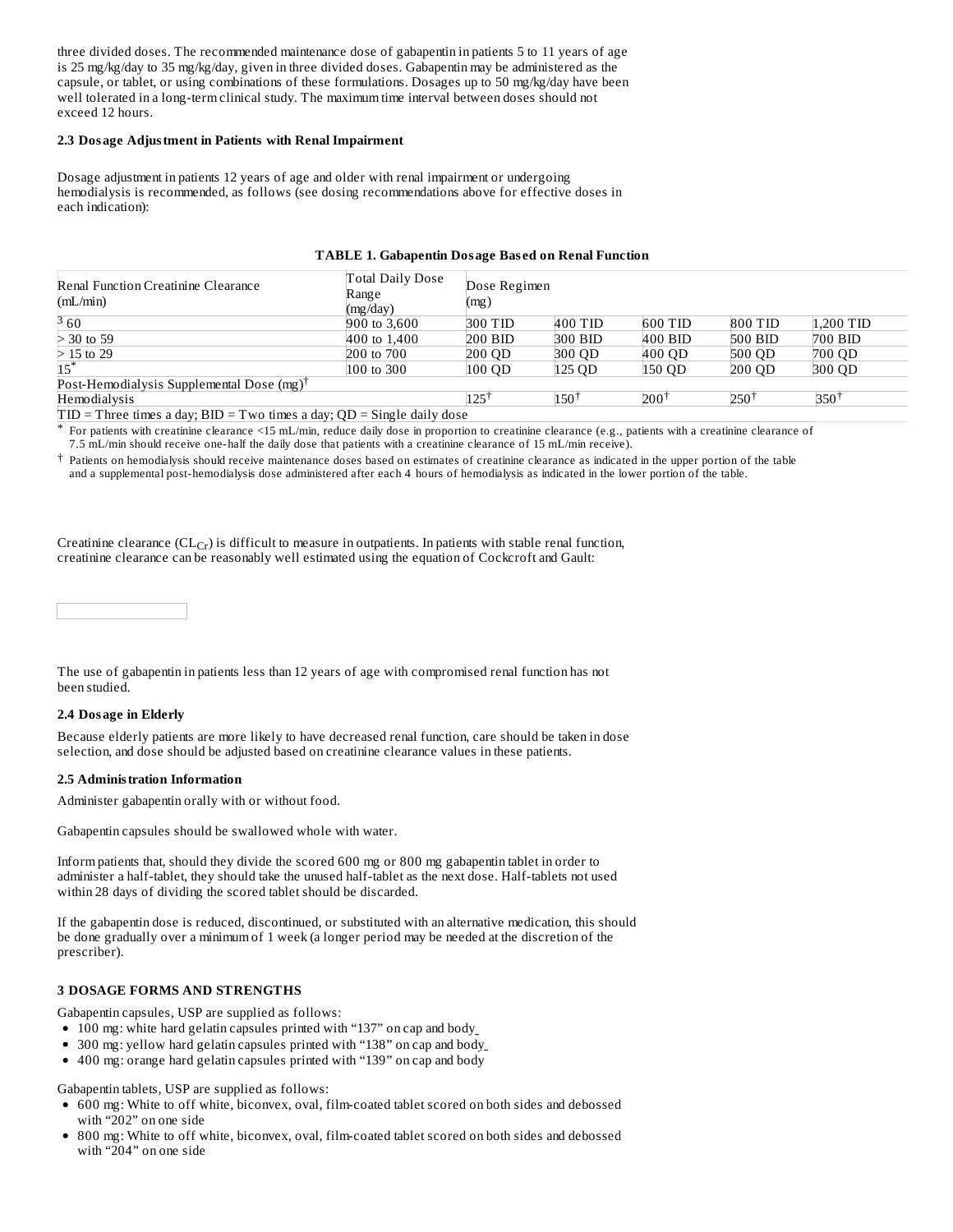# **4 CONTRAINDICATIONS**

Gabapentin is contraindicated in patients who have demonstrated hypersensitivity to the drug or its ingredients.

# **5 WARNINGS AND PRECAUTIONS**

# **5.1 Drug Reaction with Eosinophilia and Systemic Symptoms (DRESS)/Multiorgan Hypers ensitivity**

Drug Reaction with Eosinophilia and Systemic Symptoms (DRESS), also known as multiorgan hypersensitivity, has occurred with gabapentin. Some of these reactions have been fatal or lifethreatening. DRESS typically, although not exclusively, presents with fever, rash, and/or lymphadenopathy, in association with other organ system involvement, such as hepatitis, nephritis, hematological abnormalities, myocarditis, or myositis sometimes resembling an acute viral infection. Eosinophilia is often present. This disorder is variable in its expression, and other organ systems not noted here may be involved.

It is important to note that early manifestations of hypersensitivity, such as fever or lymphadenopathy, may be present even though rash is not evident. If such signs or symptoms are present, the patient should be evaluated immediately. Gabapentin should be discontinued if an alternative etiology for the signs or symptoms cannot be established.

# **5.2 Anaphylaxis and Angioedema**

Gabapentin can cause anaphylaxis and angioedema after the first dose or at any time during treatment. Signs and symptoms in reported cases have included difficulty breathing, swelling of the lips, throat, and tongue, and hypotension requiring emergency treatment. Patients should be instructed to discontinue gabapentin and seek immediate medical care should they experience signs or symptoms of anaphylaxis or angioedema.

# **5.3 Effects on Driving and Operating Heavy Machinery**

Patients taking gabapentin should not drive until they have gained sufficient experience to assess whether gabapentin impairs their ability to drive. Driving performance studies conducted with a prodrug of gabapentin (gabapentin enacarbil tablet, extended-release) indicate that gabapentin may cause significant driving impairment. Prescribers and patients should be aware that patients' ability to assess their own driving competence, as well as their ability to assess the degree of somnolence caused by gabapentin, can be imperfect. The duration of driving impairment after starting therapy with gabapentin is unknown. Whether the impairment is related to somnolence *[see Warnings and Precautions (5.4*)*]* or other effects of gabapentin is unknown.

Moreover, because gabapentin causes somnolence and dizziness *[see Warnings and Precautions (5.4)]*, patients should be advised not to operate complex machinery until they have gained sufficient experience on gabapentin to assess whether gabapentin impairs their ability to perform such tasks.

# **5.4 Somnolence/Sedation and Dizziness**

During the controlled epilepsy trials in patients older than 12 years of age receiving doses of gabapentin up to 1,800 mg daily, somnolence, dizziness, and ataxia were reported at a greater rate in patients receiving gabapentin compared to placebo: i.e., 19% in drug versus 9% in placebo for somnolence, 17% in drug versus 7% in placebo for dizziness, and 13% in drug versus 6% in placebo for ataxia. In these trials somnolence, ataxia and fatigue were common adverse reactions leading to discontinuation of gabapentin in patients older than 12 years of age, with 1.2%, 0.8% and 0.6% discontinuing for these events, respectively.

During the controlled trials in patients with post-herpetic neuralgia, somnolence, and dizziness were reported at a greater rate compared to placebo in patients receiving gabapentin, in dosages up to 3,600 mg per day: i.e., 21% in gabapentin-treated patients versus 5% in placebo-treated patients for somnolence and 28% in gabapentin-treated patients versus 8% in placebo-treated patients for dizziness. Dizziness and somnolence were among the most common adverse reactions leading to discontinuation of gabapentin.

Patients should be carefully observed for signs of central nervous system (CNS) depression, such as somnolence and sedation, when gabapentin is used with other drugs with sedative properties because of potential synergy. In addition, patients who require concomitant treatment with morphine may experience increases in gabapentin concentrations and may require dose adjustment [*see Drug Interactions (7.2)*].

# **5.5 Withdrawal Precipitated Seizure, Status Epilepticus**

Antiepileptic drugs should not be abruptly discontinued because of the possibility of increasing seizure frequency.

In the placebo-controlled epilepsy studies in patients >12 years of age, the incidence of status epilepticus in patients receiving gabapentin was 0.6% (3 of 543) versus 0.5% in patients receiving placebo (2 of 378). Among the 2,074 patients >12 years of age treated with gabapentin across all epilepsy studies (controlled and uncontrolled), 31 (1.5%) had status epilepticus. Of these, 14 patients had no prior history of status epilepticus either before treatment or while on other medications. Because adequate historical data are not available, it is impossible to say whether or not treatment with gabapentin is associated with a higher or lower rate of status epilepticus than would be expected to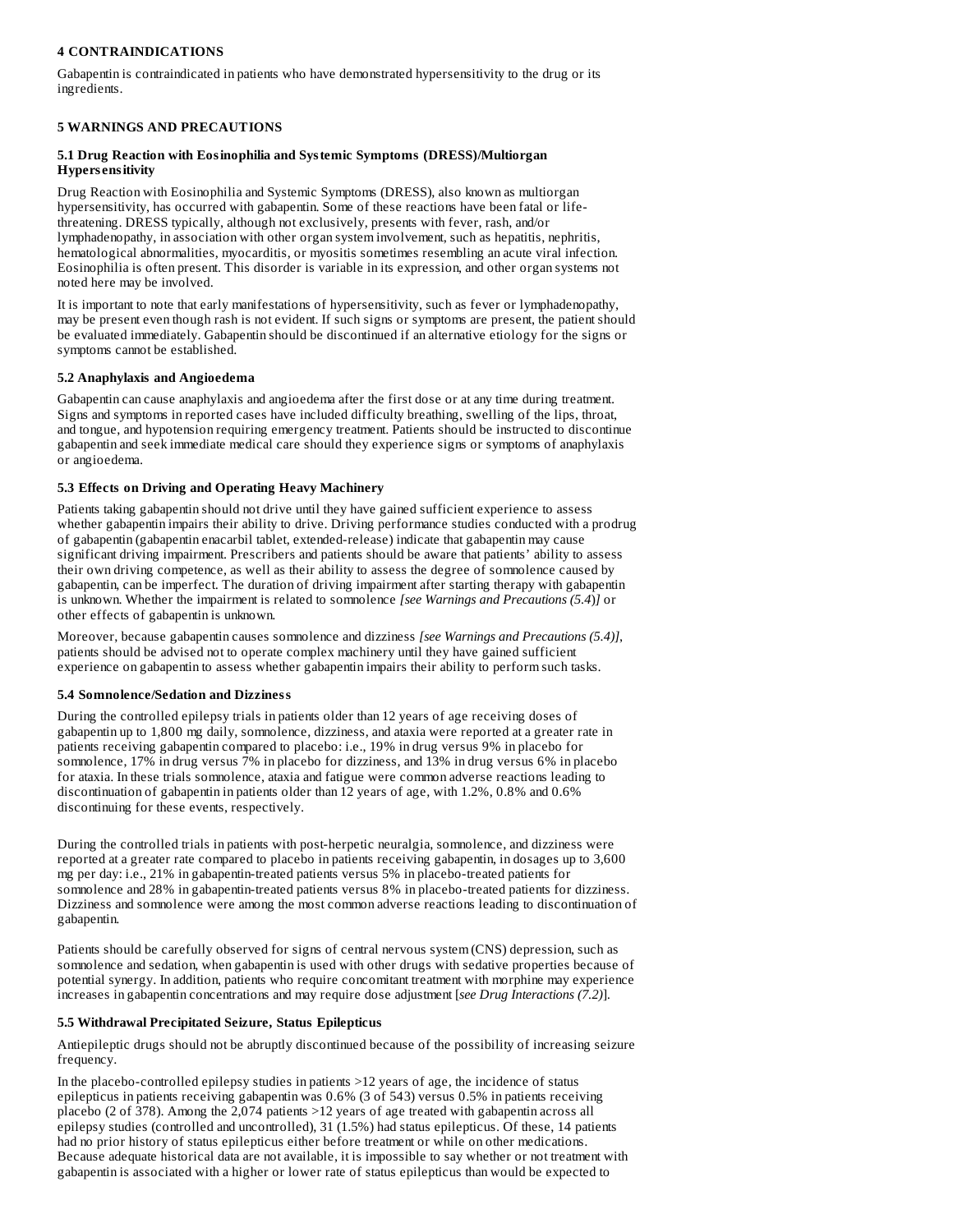occur in a similar population not treated with gabapentin.

#### **5.6 Suicidal Behavior and Ideation**

Antiepileptic drugs (AEDs), including gabapentin, increase the risk of suicidal thoughts or behavior in patients taking these drugs for any indication. Patients treated with any AED for any indication should be monitored for the emergence or worsening of depression, suicidal thoughts or behavior, and/or any unusual changes in mood or behavior.

Pooled analyses of 199 placebo-controlled clinical trials (mono- and adjunctive therapy) of 11 different AEDs showed that patients randomized to one of the AEDs had approximately twice the risk (adjusted Relative Risk 1.8, 95% CI:1.2, 2.7) of suicidal thinking or behavior compared to patients randomized to placebo. In these trials, which had a median treatment duration of 12 weeks, the estimated incidence rate of suicidal behavior or ideation among 27,863 AED-treated patients was 0.43%, compared to 0.24% among 16,029 placebo-treated patients, representing an increase of approximately one case of suicidal thinking or behavior for every 530 patients treated. There were four suicides in drug-treated patients in the trials and none in placebo-treated patients, but the number is too small to allow any conclusion about drug effect on suicide.

The increased risk of suicidal thoughts or behavior with AEDs was observed as early as one week after starting drug treatment with AEDs and persisted for the duration of treatment assessed. Because most trials included in the analysis did not extend beyond 24 weeks, the risk of suicidal thoughts or behavior beyond 24 weeks could not be assessed.

The risk of suicidal thoughts or behavior was generally consistent among drugs in the data analyzed. The finding of increased risk with AEDs of varying mechanisms of action and across a range of indications suggests that the risk applies to all AEDs used for any indication.

The risk did not vary substantially by age (5 to 100 years) in the clinical trials analyzed. Table 2 shows absolute and relative risk by indication for all evaluated AEDs.

| Indication  | Placebo        | Drug Patients Relative Risk:  |                                        | Risk Difference:       |
|-------------|----------------|-------------------------------|----------------------------------------|------------------------|
|             | Patients with  |                               | with Events Perlincidence of Events in | <b>Additional Drug</b> |
|             | Events Per     | 1,000 Patients Drug Patients/ |                                        | Patients with Events   |
|             | 1,000 Patients |                               | Incidence in Placebo                   | Per 1,000 Patients     |
|             |                |                               | Patients                               |                        |
| Epilepsy    |                | 3.4                           | 3.5                                    | 2.4                    |
| Psychiatric | 5.7            | 8.5                           | 1.5                                    | 2.9                    |
| Other       |                | 1.8                           | 1.9                                    | 0.9                    |
| Total       | 2.4            | 4.3                           | 1.8                                    | 1.9                    |

#### **TABLE 2 Risk by Indication for Antiepileptic Drugs in the Pooled Analysis**

The relative risk for suicidal thoughts or behavior was higher in clinical trials for epilepsy than in clinical trials for psychiatric or other conditions, but the absolute risk differences were similar for the epilepsy and psychiatric indications.

Anyone considering prescribing gabapentin or any other AED must balance the risk of suicidal thoughts or behavior with the risk of untreated illness. Epilepsy and many other illnesses for which AEDs are prescribed are themselves associated with morbidity and mortality and an increased risk of suicidal thoughts and behavior. Should suicidal thoughts and behavior emerge during treatment, the prescriber needs to consider whether the emergence of these symptoms in any given patient may be related to the illness being treated.

Patients, their caregivers, and families should be informed that AEDs increase the risk of suicidal thoughts and behavior and should be advised of the need to be alert for the emergence or worsening of the signs and symptoms of depression, any unusual changes in mood or behavior, or the emergence of suicidal thoughts, behavior, or thoughts about self-harm. Behaviors of concern should be reported immediately to healthcare providers.

# **5.7 Neuropsychiatric Advers e Reactions (Pediatric Patients 3 to 12 Years of Age)**

Gabapentin use in pediatric patients with epilepsy 3 to 12 years of age is associated with the occurrence of CNS related adverse reactions. The most significant of these can be classified into the following categories: 1) emotional lability (primarily behavioral problems), 2) hostility, including aggressive behaviors, 3) thought disorder, including concentration problems and change in school performance, and 4) hyperkinesia (primarily restlessness and hyperactivity). Among the gabapentin-treated patients, most of the reactions were mild to moderate in intensity.

In controlled clinical epilepsy trials in pediatric patients 3 to 12 years of age, the incidence of these adverse reactions was: emotional lability 6% (gabapentin-treated patients) versus 1.3% (placebo-treated patients); hostility 5.2% versus 1.3%; hyperkinesia 4.7% versus 2.9%; and thought disorder 1.7% versus 0%. One of these reactions, a report of hostility, was considered serious. Discontinuation of gabapentin treatment occurred in 1.3% of patients reporting emotional lability and hyperkinesia and 0.9% of gabapentin-treated patients reporting hostility and thought disorder. One placebo-treated patient (0.4%) withdrew due to emotional lability.

#### **5.8 Tumorigenic Potential**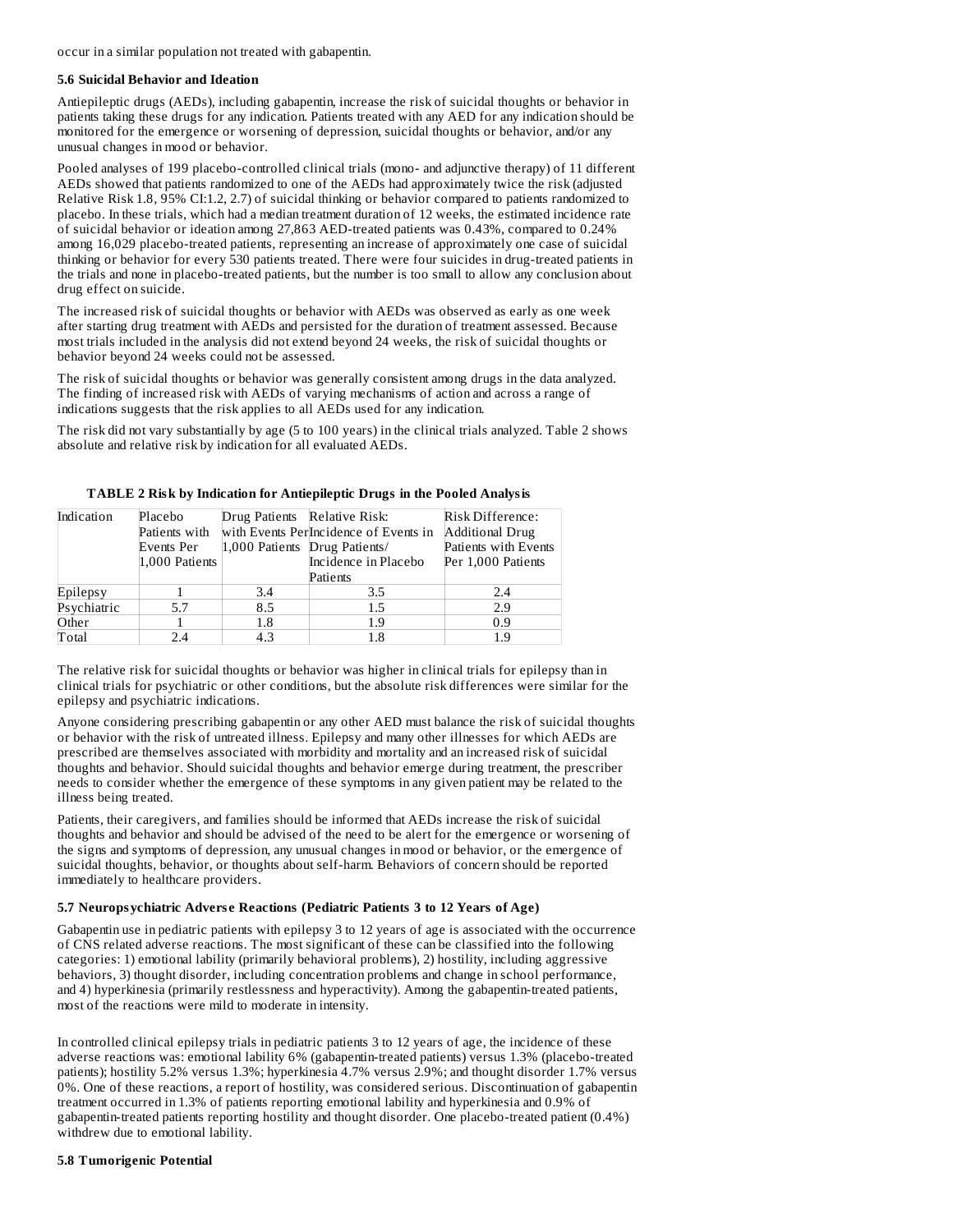In an oral carcinogenicity study, gabapentin increased the incidence of pancreatic acinar cell tumors in rats *[see Nonclinical Toxicology (13.1)]*. The clinical significance of this finding is unknown. Clinical experience during gabapentin's premarketing development provides no direct means to assess its potential for inducing tumors in humans.

In clinical studies in adjunctive therapy in epilepsy comprising 2,085 patient-years of exposure in patients >12 years of age, new tumors were reported in 10 patients (2 breast, 3 brain, 2 lung, 1 adrenal, 1 non-Hodgkin's lymphoma, 1 endometrial carcinoma *in situ*), and preexisting tumors worsened in 11 patients (9 brain, 1 breast, 1 prostate) during or up to 2 years following discontinuation of gabapentin. Without knowledge of the background incidence and recurrence in a similar population not treated with gabapentin, it is impossible to know whether the incidence seen in this cohort is or is not affected by treatment.

# **5.9 Sudden and Unexplained Death in Patients with Epilepsy**

During the course of premarketing development of gabapentin, 8 sudden and unexplained deaths were recorded among a cohort of 2,203 epilepsy patients treated (2,103 patient-years of exposure) with gabapentin.

Some of these could represent seizure-related deaths in which the seizure was not observed, e.g., at night. This represents an incidence of 0.0038 deaths per patient-year. Although this rate exceeds that expected in a healthy population matched for age and sex, it is within the range of estimates for the incidence of sudden unexplained deaths in patients with epilepsy not receiving gabapentin (ranging from 0.0005 for the general population of epileptics to 0.003 for a clinical trial population similar to that in the gabapentin program, to 0.005 for patients with refractory epilepsy). Consequently, whether these figures are reassuring or raise further concern depends on comparability of the populations reported upon to the gabapentin cohort and the accuracy of the estimates provided.

# **6 ADVERSE REACTIONS**

The following serious adverse reactions are discussed in greater detail in other sections:

- Drug Reaction with Eosinophilia and Systemic Symptoms (DRESS)/Multiorgan Hypersensitivity [*see Warnings and Precautions (5.1)*]
- 
- Anaphylaxis and Angioedema [*see Warnings and Precautions (5.2)*] • Somnolence/Sedation and Dizziness [*see Warnings and Precautions (5.4)*]
- Withdrawal Precipitated Seizure, Status Epilepticus [*see Warnings and Precautions (5.5)]*
- Suicidal Behavior and Ideation [*see Warnings and Precautions (5.6)*]
- Neuropsychiatric Adverse Reactions (Pediatric Patients 3 to 12 Years of Age) [*see Warnings and Precautions (5.7)*]
- Sudden and Unexplained Death in Patients with Epilepsy [*see Warnings and Precautions (5.9)*]

# **6.1 Clinical Trials Experience**

Because clinical trials are conducted under widely varying conditions, adverse reaction rates observed in the clinical trials of a drug cannot be directly compared to rates in the clinical trials of another drug and may not reflect the rates observed in practice.

# Postherpetic Neuralgia

The most common adverse reactions associated with the use of gabapentin in adults, not seen at an equivalent frequency among placebo-treated patients, were dizziness, somnolence, and peripheral edema.

In the 2 controlled trials in postherpetic neuralgia, 16% of the 336 patients who received gabapentin and 9% of the 227 patients who received placebo discontinued treatment because of an adverse reaction. The adverse reactions that most frequently led to withdrawal in gabapentin-treated patients were dizziness, somnolence, and nausea.

Table 3 lists adverse reactions that occurred in at least 1% of gabapentin-treated patients with postherpetic neuralgia participating in placebo-controlled trials and that were numerically more frequent in the gabapentin group than in the placebo group.

# **TABLE 3. Advers e Reactions in Pooled Placebo-Controlled Trials in Postherpetic Neuralgia**

|                   | GabapentinPlacebo |           |
|-------------------|-------------------|-----------|
|                   | $N = 336$         | $N = 227$ |
|                   | $\%$              | $\%$      |
| Body as a Whole   |                   |           |
| Asthenia          | 6                 | 5         |
| Infection         | 5                 |           |
| Accidental injury | З                 |           |
| Digestive System  |                   |           |
| Diarrhea          | 6                 | 3         |
| Dry mouth         | 5                 |           |
| Constipation      |                   | 2         |
| lausea            |                   | 3         |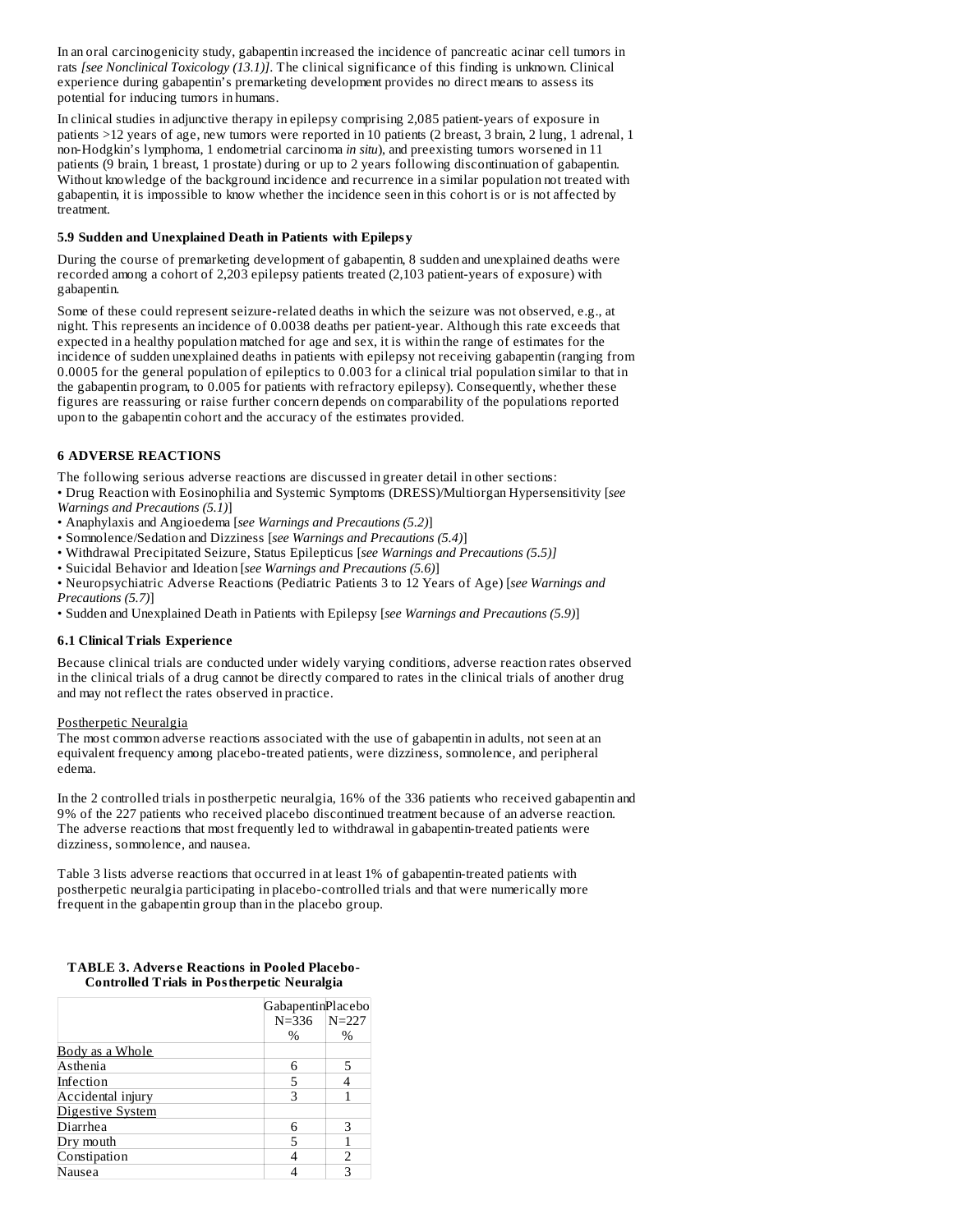| 3                        | $\overline{2}$ |
|--------------------------|----------------|
|                          |                |
| 8                        | 2              |
| $\overline{2}$           | $\Omega$       |
| 1                        | $\Omega$       |
|                          |                |
| 28                       | 8              |
| 21                       | 5              |
| 3                        | $\Omega$       |
| 3                        | $\Omega$       |
| $\overline{2}$           | 0              |
| $\overline{\mathcal{L}}$ | $\Omega$       |
|                          |                |
| 1                        | 0              |
|                          |                |
| 3                        | 1              |
|                          | $\overline{0}$ |
|                          | $\overline{0}$ |
|                          | $\Omega$       |
|                          |                |

\* Reported as blurred vision

Other reactions in more than 1% of patients but equally or more frequent in the placebo group included pain, tremor, neuralgia, back pain, dyspepsia, dyspnea, and flu syndrome.

There were no clinically important differences between men and women in the types and incidence of adverse reactions. Because there were few patients whose race was reported as other than white, there are insufficient data to support a statement regarding the distribution of adverse reactions by race.

### Epilepsy with Partial Onset Seizures (Adjunctive Therapy)

The most common adverse reactions with gabapentin in combination with other antiepileptic drugs in patients >12 years of age, not seen at an equivalent frequency among placebo-treated patients, were somnolence, dizziness, ataxia, fatigue, and nystagmus.

The most common adverse reactions with gabapentin in combination with other antiepileptic drugs in pediatric patients 3 to 12 years of age, not seen at an equal frequency among placebo-treated patients, were viral infection, fever, nausea and/or vomiting, somnolence, and hostility [*see Warnings and Precautions (5.7)].*

Approximately 7% of the 2,074 patients >12 years of age and approximately 7% of the 449 pediatric patients 3 to 12 years of age who received gabapentin in premarketing clinical trials discontinued treatment because of an adverse reaction. The adverse reactions most commonly associated with withdrawal in patients >12 years of age were somnolence (1.2%), ataxia (0.8%), fatigue (0.6%), nausea and/or vomiting (0.6%), and dizziness (0.6%). The adverse reactions most commonly associated with withdrawal in pediatric patients were emotional lability (1.6%), hostility (1.3%), and hyperkinesia  $(1.1\%)$ .

Table 4 lists adverse reactions that occurred in at least 1% of gabapentin-treated patients >12 years of age with epilepsy participating in placebo-controlled trials and were numerically more common in the gabapentin group. In these studies, either gabapentin or placebo was added to the patient's current antiepileptic drug therapy.

|                         | Gabapentin <sup>*</sup> Placebo <sup>*</sup> |           |  |  |  |
|-------------------------|----------------------------------------------|-----------|--|--|--|
|                         | $N = 543$                                    | $N = 378$ |  |  |  |
|                         | $\frac{0}{0}$                                | $\%$      |  |  |  |
| Body As A Whole         |                                              |           |  |  |  |
| Fatigue                 | 11                                           | 5         |  |  |  |
| <b>Increased Weight</b> | 3                                            | フ         |  |  |  |
| Back Pain               | $\overline{\phantom{a}}$                     |           |  |  |  |
| Peripheral Edema        | $\overline{\phantom{a}}$                     | 1         |  |  |  |
| Cardiovascular          |                                              |           |  |  |  |
| Vasodilatation          |                                              | O         |  |  |  |
| Digestive System        |                                              |           |  |  |  |
| Dyspepsia               | フ                                            |           |  |  |  |
| Dry Mouth or Throat     | フ                                            |           |  |  |  |
| Constipation            |                                              |           |  |  |  |

# **TABLE 4. Advers e Reactions in Pooled Placebo-Controlled Add-On Trials In Epilepsy Patients >12 years of age**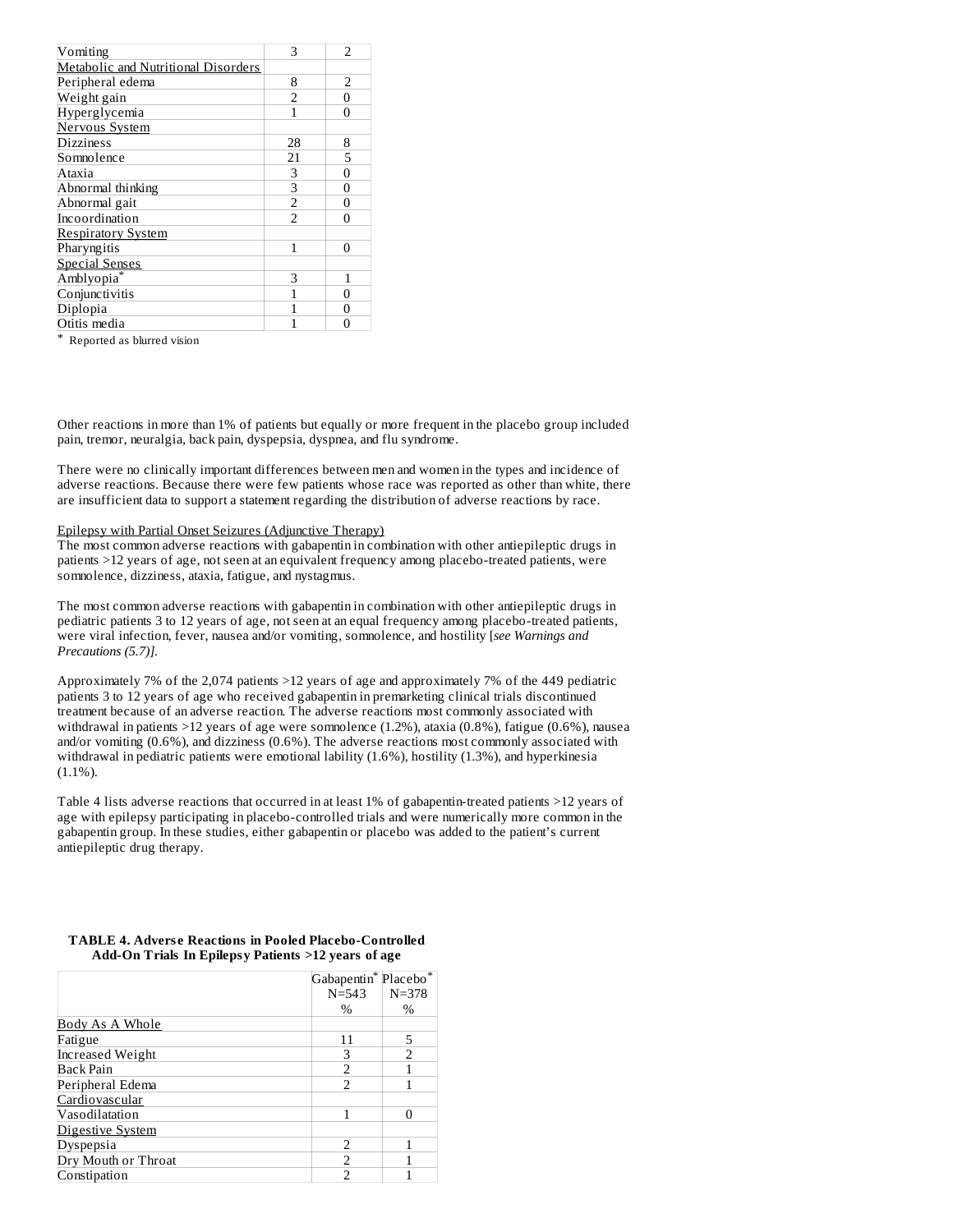| Dental Abnormalities       | $\overline{\phantom{a}}$ | $\Omega$       |
|----------------------------|--------------------------|----------------|
| Nervous System             |                          |                |
| Somnolence                 | 19                       | 9              |
| <b>Dizziness</b>           | 17                       | 7              |
| Ataxia                     | 13                       | 6              |
| Nystagmus                  | 8                        | 4              |
| Tremor                     | 7                        | 3              |
| Dysarthria                 | $\overline{2}$           | 1              |
| Amnesia                    | $\overline{2}$           | 0              |
| Depression                 | $\overline{2}$           |                |
| Abnormal thinking          | $\overline{2}$           |                |
| Abnormal coordination      | 1                        | 0              |
| <b>Respiratory System</b>  |                          |                |
| Pharyngitis                | 3                        | $\overline{2}$ |
| Coughing                   | $\overline{\mathcal{L}}$ | 1              |
| <b>Skin and Appendages</b> |                          |                |
| Abrasion                   | 1                        | U              |
| <b>Urogenital System</b>   |                          |                |
| Impotence                  | $\overline{2}$           | 1              |
| <b>Special Senses</b>      |                          |                |
| Diplopia                   | 6                        | $\overline{2}$ |
| Amblyopia <sup>†</sup>     | 4                        |                |

\* Plus background antiepileptic drug therapy

† Amblyopia was often described as blurred vision.

Among the adverse reactions occurring at an incidence of at least 10% in gabapentin-treated patients, somnolence and ataxia appeared to exhibit a positive dose-response relationship.

The overall incidence of adverse reactions and the types of adverse reactions seen were similar among men and women treated with gabapentin. The incidence of adverse reactions increased slightly with increasing age in patients treated with either gabapentin or placebo. Because only 3% of patients (28/921) in placebo-controlled studies were identified as nonwhite (black or other), there are insufficient data to support a statement regarding the distribution of adverse reactions by race.

Table 5 lists adverse reactions that occurred in at least 2% of gabapentin-treated patients, age 3 to 12 years of age with epilepsy participating in placebo-controlled trials, and which were numerically more common in the gabapentin group.

| <b>TABLE 5. Adverse Reactions in a Placebo-Controlled</b> |
|-----------------------------------------------------------|
| Add-On Trial in Pediatric Epilepsy Patients Age 3 to 12   |
| Years                                                     |

|                           | Gabapentin <sup>*</sup> Placebo <sup>*</sup> |                          |  |  |  |
|---------------------------|----------------------------------------------|--------------------------|--|--|--|
|                           | $N = 119$                                    | $N = 128$                |  |  |  |
|                           | %                                            | %                        |  |  |  |
| <b>Body As A Whole</b>    |                                              |                          |  |  |  |
| Viral Infection           | 11                                           | 3                        |  |  |  |
| Fever                     | 10                                           | 3                        |  |  |  |
| Increased Weight          | 3                                            |                          |  |  |  |
| Fatigue                   | 3                                            | $\overline{\phantom{a}}$ |  |  |  |
| Digestive System          |                                              |                          |  |  |  |
| Nausea and/or Vomiting    | 8                                            |                          |  |  |  |
| Nervous System            |                                              |                          |  |  |  |
| Somnolence                | 8                                            | 5                        |  |  |  |
| Hostility                 | 8                                            | $\overline{2}$           |  |  |  |
| <b>Emotional Lability</b> | 4                                            | $\overline{2}$           |  |  |  |
| <b>Dizziness</b>          | 3                                            | $\overline{2}$           |  |  |  |
| Hyperkinesia              | 3                                            |                          |  |  |  |
| <b>Respiratory System</b> |                                              |                          |  |  |  |
| <b>Bronchitis</b>         | 3                                            |                          |  |  |  |
| Respiratory Infection     | 3                                            |                          |  |  |  |

\* Plus background antiepileptic drug therapy.

Other reactions in more than 2% of pediatric patients 3 to 12 years of age but equally or more frequent in the placebo group included: pharyngitis, upper respiratory infection, headache, rhinitis, convulsions, diarrhea, anorexia, coughing, and otitis media.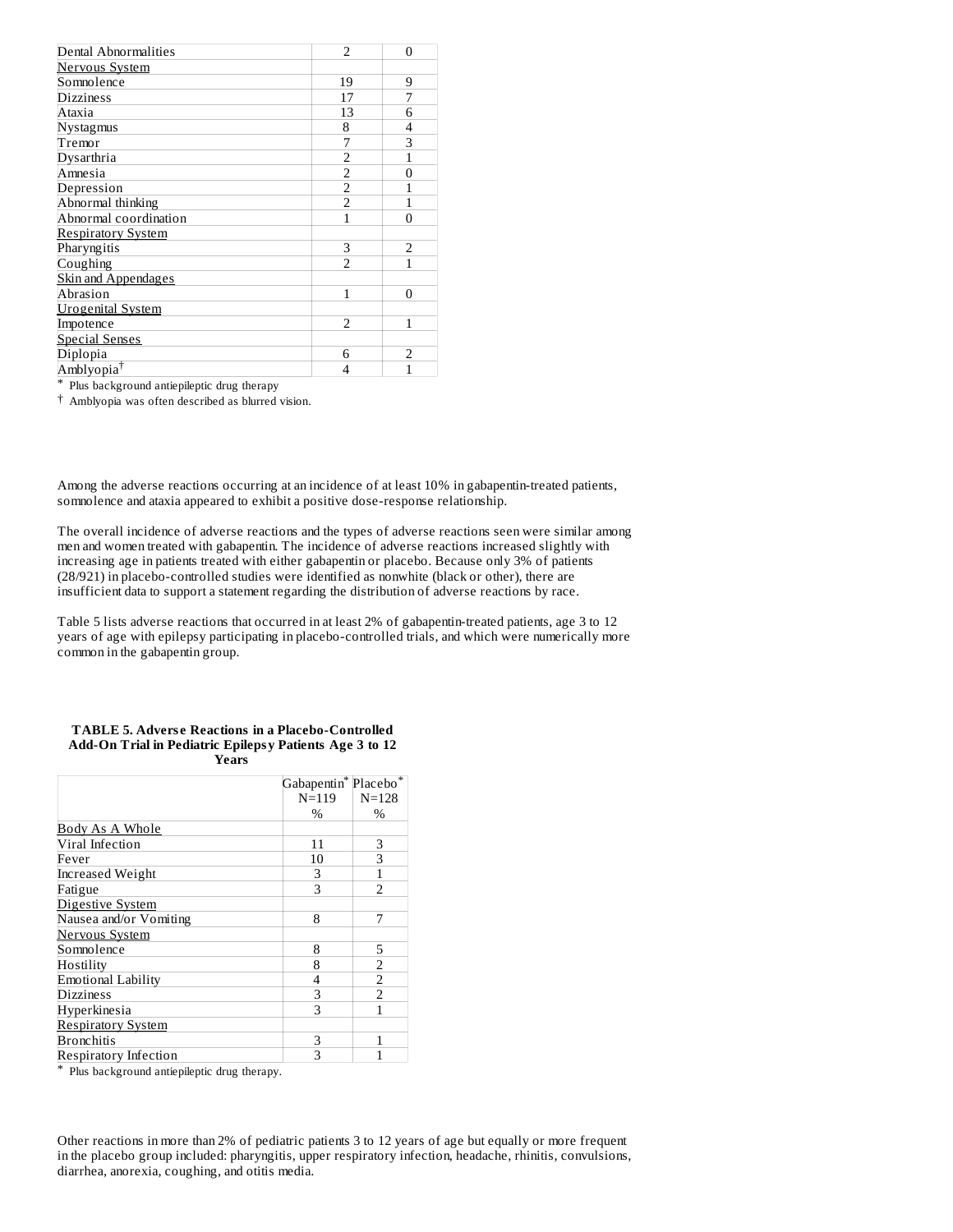# **6.2 Postmarketing Experience**

The following adverse reactions have been identified during postmarketing use of gabapentin. Because these reactions are reported voluntarily from a population of uncertain size, it is not always possible to reliably estimate their frequency or establish a causal relationship to drug exposure.

Hepatobiliary disorders: jaundice Investigations: elevated creatine kinase, elevated liver function tests Metabolism and nutrition disorders: hyponatremia Musculoskeletal and connective tissue disorder: rhabdomyolysis Nervous system disorders: movement disorder Psychiatric disorders: agitation Reproductive system and breast disorders: breast enlargement, changes in libido, ejaculation disorders and anorgasmia Skin and subcutaneous tissue disorders: angioedema [*see Warnings and Precautions (5.2)*], erythema multiforme, Stevens-Johnson syndrome.

Adverse reactions following the abrupt discontinuation of gabapentin have also been reported. The most frequently reported reactions were anxiety, insomnia, nausea, pain, and sweating.

# **7 DRUG INTERACTIONS**

# **7.1 Other Antiepileptic Drugs**

Gabapentin is not appreciably metabolized nor does it interfere with the metabolism of commonly coadministered antiepileptic drugs [*see Clinical Pharmacology (12.3)*].

# **7.2 Opioids**

Hydrocodone

Coadministration of gabapentin with hydrocodone decreases hydrocodone exposure [*see Clinical Pharmacology (12.3)].* The potential for alteration in hydrocodone exposure and effect should be considered when gabapentin is started or discontinued in a patient taking hydrocodone.

Morphine

When gabapentin is administered with morphine, patients should be observed for signs of CNS depression, such as somnolence, sedation and respiratory depression [*see Clinical Pharmacology (12.3)].*

# **7.3 MAALOX®\* (aluminum hydroxide, magnesium hydroxide)**

The mean bioavailability of gabapentin was reduced by about 20% with concomitant use of an antacid (Maalox®\*) containing magnesium and aluminum hydroxides. It is recommended that gabapentin be taken at least 2 hours following Maalox\* administration [*see Clinical Pharmacology (12.3)*].

# **7.4 Drug/Laboratory Test Interactions**

Because false positive readings were reported with the Ames N-Multistix SG $^{\circledR^*}$  dipstick test for urinary protein when gabapentin was added to other antiepileptic drugs, the more specific sulfosalicylic acid precipitation procedure is recommended to determine the presence of urine protein.

# **8 USE IN SPECIFIC POPULATIONS**

# **8.1 Pregnancy**

Pregnancy Exposure Registry

There is a pregnancy exposure registry that monitors pregnancy outcomes in women exposed to antiepileptic drugs (AEDs), such as gabapentin, during pregnancy. Encourage women who are taking gabapentin during pregnancy to enroll in the North American Antiepileptic Drug (NAAED) Pregnancy Registry by calling the toll free number 1-888-233-2334 or visiting http://www.aedpregnancyregistry.org/.

# Risk Summary

There are no adequate data on the developmental risks associated with the use of gabapentin in pregnant women. In nonclinical studies in mice, rats, and rabbits, gabapentin was developmentally toxic (increased fetal skeletal and visceral abnormalities, and increased embryofetal mortality) when administered to pregnant animals at doses similar to or lower than those used clinically *[see Data].*

In the U.S. general population, the estimated background risk of major birth defects and miscarriage in clinically recognized pregnancies is 2% to 4% and 15% to 20%, respectively. The background risk of major birth defects and miscarriage for the indicated population is unknown.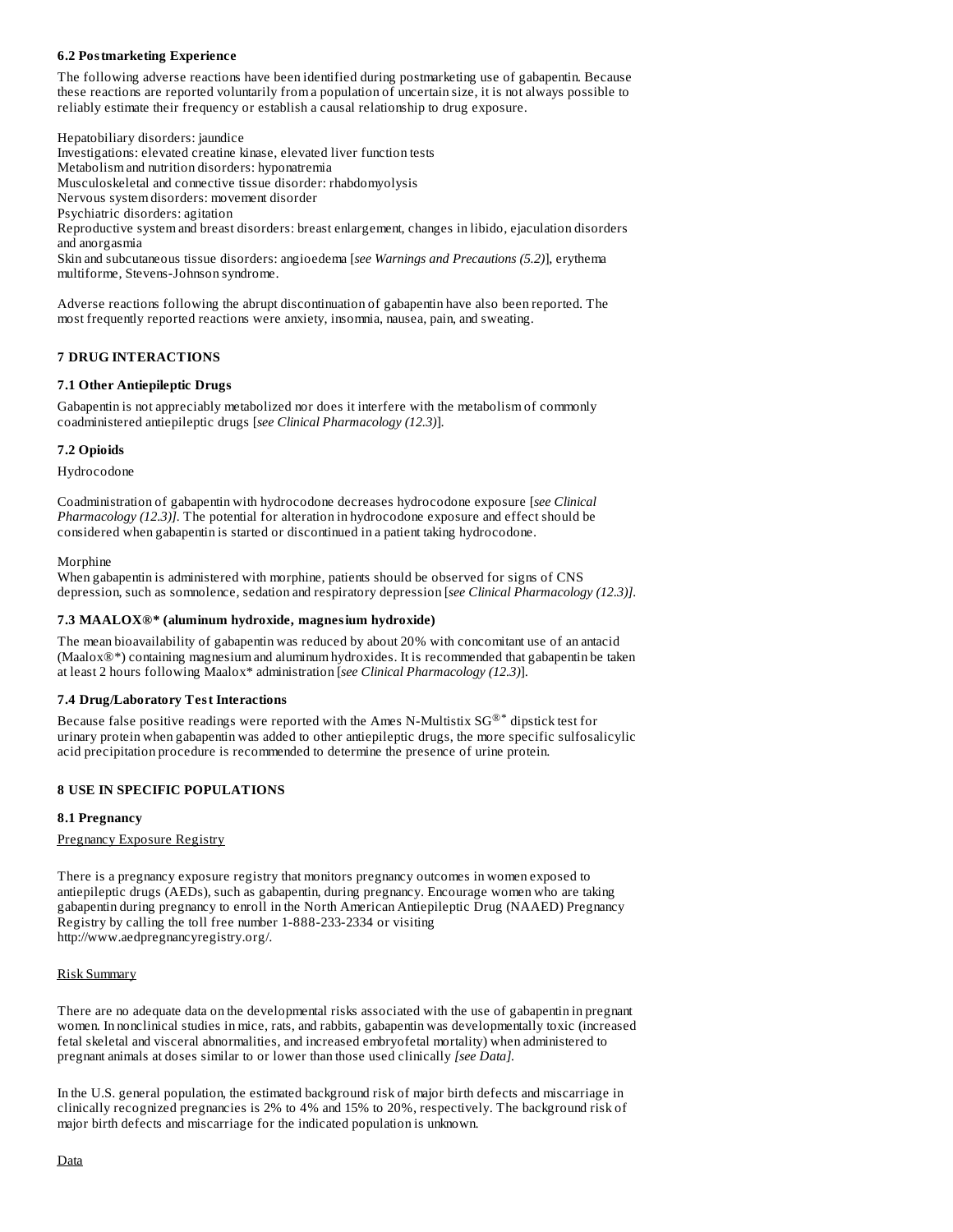#### *Animal data*

When pregnant mice received oral doses of gabapentin (500 mg/kg/day, 1000 mg/kg/day, or 3000 mg/kg/day) during the period of organogenesis, embryofetal toxicity (increased incidences of skeletal variations) was observed at the two highest doses. The no-effect dose for embryofetal developmental toxicity in mice (500 mg/kg/day) is less than the maximum recommended human dose (MRHD) of 3600 mg/kg on a body surface area (mg/m<sup>2</sup>) basis.

In studies in which rats received oral doses of gabapentin (500 mg/kg/day to 2000 mg/kg/day) during pregnancy, adverse effect on offspring development (increased incidences of hydroureter and/or hydronephrosis) were observed at all doses. The lowest dose tested is similar to the MRHD on a  $mg/m<sup>2</sup>$  basis.

When pregnant rabbits were treated with gabapentin during the period of organogenesis, an increase in embryofetal mortality was observed at all doses tested (60 mg/kg, 300 mg/kg, or 1500 mg/kg). The lowest dose tested is less than the MRHD on a mg/m<sup>2</sup> basis.

In a published study, gabapentin (400 mg/kg/day) was administered by intraperitoneal injection to neonatal mice during the first postnatal week, a period of synaptogenesis in rodents (corresponding to the last trimester of pregnancy in humans). Gabapentin caused a marked decrease in neuronal synapse formation in brains of intact mice and abnormal neuronal synapse formation in a mouse model of synaptic repair. Gabapentin has been shown *in vitro* to interfere with activity of the α2δ subunit of voltageactivated calcium channels, a receptor involved in neuronal synaptogenesis. The clinical significance of these findings is unknown.

# **8.2 Lactation**

# Risk Summary

Gabapentin is secreted in human milk following oral administration. The effects on the breastfed infant and on milk production are unknown. The developmental and health benefits of breastfeeding should be considered along with the mother's clinical need for gabapentin and any potential adverse effects on the breastfed infant from gabapentin or from the underlying maternal condition.

# **8.4 Pediatric Us e**

Safety and effectiveness of gabapentin in the management of postherpetic neuralgia in pediatric patients have not been established.

Safety and effectiveness as adjunctive therapy in the treatment of partial seizures in pediatric patients below the age of 3 years has not been established *[see Clinical Studies (14.2)]*.

# **8.5 Geriatric Us e**

The total number of patients treated with gabapentin in controlled clinical trials in patients with postherpetic neuralgia was 336, of which 102 (30%) were 65 to 74 years of age, and 168 (50%) were 75 years of age and older. There was a larger treatment effect in patients 75 years of age and older compared to younger patients who received the same dosage. Since gabapentin is almost exclusively eliminated by renal excretion, the larger treatment effect observed in patients ≥ 75 years may be a consequence of increased gabapentin exposure for a given dose that results from an age-related decrease in renal function. However, other factors cannot be excluded. The types and incidence of adverse reactions were similar across age groups except for peripheral edema and ataxia, which tended to increase in incidence with age.

Clinical studies of gabapentin in epilepsy did not include sufficient numbers of subjects aged 65 and over to determine whether they responded differently from younger subjects. Other reported clinical experience has not identified differences in responses between the elderly and younger patients. In general, dose selection for an elderly patient should be cautious, usually starting at the low end of the dosing range, reflecting the greater frequency of decreased hepatic, renal, or cardiac function, and of concomitant disease or other drug therapy.

This drug is known to be substantially excreted by the kidney, and the risk of toxic reactions to this drug may be greater in patients with impaired renal function. Because elderly patients are more likely to have decreased renal function, care should be taken in dose selection, and dose should be adjusted based on creatinine clearance values in these patients *[see Dosage and Administration (2.4), Adverse Reactions (6), and Clinical Pharmacology (12.3)]*.

# **8.6 Renal Impairment**

Dosage adjustment in adult patients with compromised renal function is necessary *[see Dosage and Administration (2.3) and Clinical Pharmacology (12.3)]*. Pediatric patients with renal insufficiency have not been studied.

Dosage adjustment in patients undergoing hemodialysis is necessary *[see Dosage and Administration (2.3) and Clinical Pharmacology (12.3)]*.

# **9 DRUG ABUSE AND DEPENDENCE**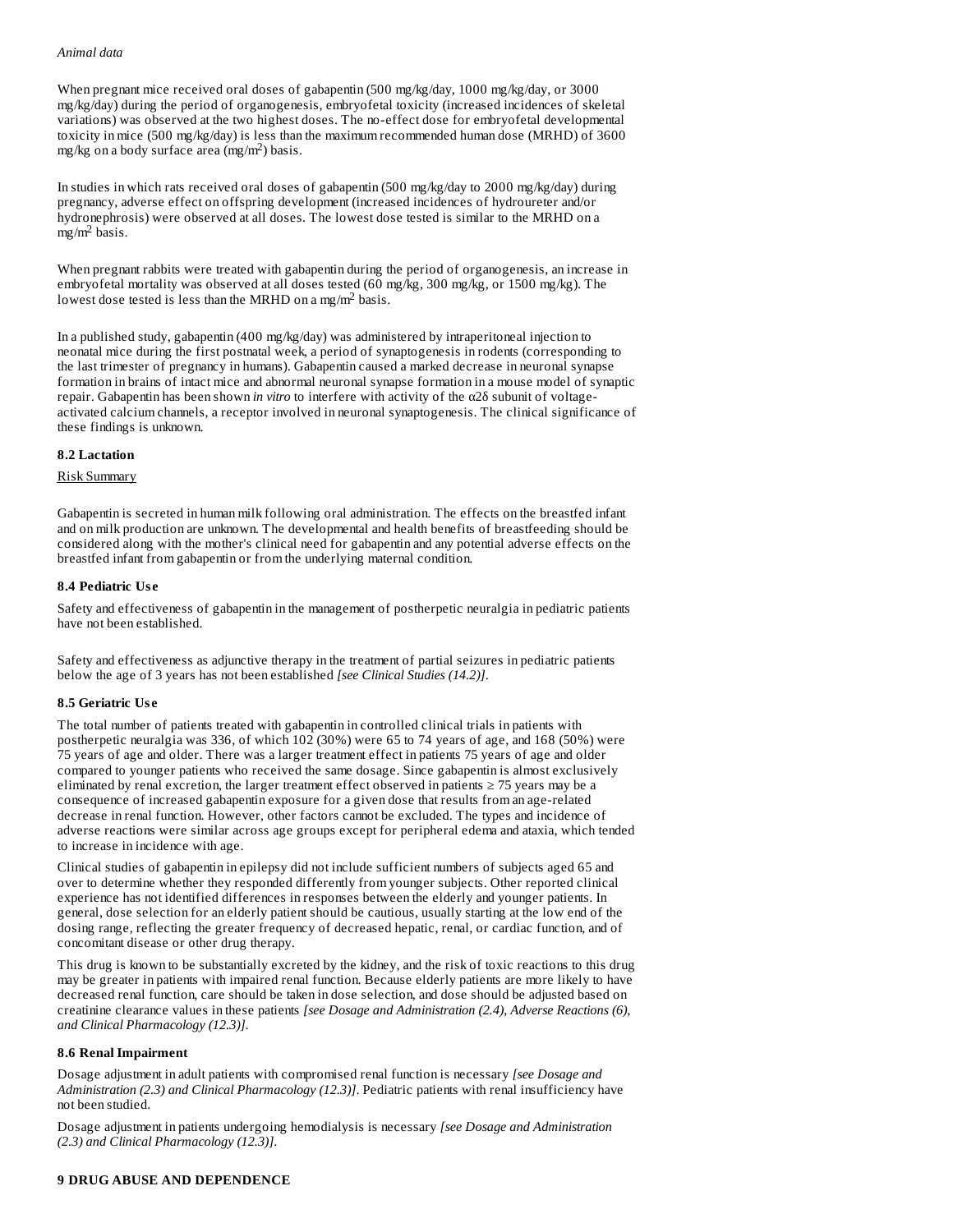# **9.1 Controlled Substance**

Gabapentin is not a scheduled drug.

## **9.2 Abus e**

Gabapentin does not exhibit affinity for benzodiazepine, opiate (mu, delta or kappa), or cannabinoid 1 receptor sites. A small number of postmarketing cases report gabapentin misuse and abuse. These individuals were taking higher than recommended doses of gabapentin for unapproved uses. Most of the individuals described in these reports had a history of poly-substance abuse or used gabapentin to relieve symptoms of withdrawal from other substances. When prescribing gabapentin carefully evaluate patients for a history of drug abuse and observe them for signs and symptoms of gabapentin misuse or abuse (e.g., development of tolerance, self-dose escalation, and drug-seeking behavior).

# **9.3 Dependence**

There are rare postmarketing reports of individuals experiencing withdrawal symptoms shortly after discontinuing higher than recommended doses of gabapentin used to treat illnesses for which the drug is not approved. Such symptoms included agitation, disorientation and confusion after suddenly discontinuing gabapentin that resolved after restarting gabapentin. Most of these individuals had a history of poly-substance abuse or used gabapentin to relieve symptoms of withdrawal from other substances. The dependence and abuse potential of gabapentin has not been evaluated in human studies.

# **10 OVERDOSAGE**

A lethal dose of gabapentin was not identified in mice and rats receiving single oral doses as high as 8,000 mg/kg. Signs of acute toxicity in animals included ataxia, labored breathing, ptosis, sedation, hypoactivity, or excitation.

Acute oral overdoses of gabapentin up to 49 grams have been reported. In these cases, double vision, slurred speech, drowsiness, lethargy, and diarrhea were observed. All patients recovered with supportive care. Coma, resolving with dialysis, has been reported in patients with chronic renal failure who were treated with gabapentin.

Gabapentin can be removed by hemodialysis. Although hemodialysis has not been performed in the few overdose cases reported, it may be indicated by the patient's clinical state or in patients with significant renal impairment.

If overexposure occurs, call your poison control center at 1-800-222-1222.

# **11 DESCRIPTION**

The active ingredient in gabapentin capsules, and tablets is gabapentin, which has the chemical name 1- (aminomethyl)cyclohexaneacetic acid.

The molecular formula of gabapentin is  $C_9H_{17}NO_2$  and the molecular weight is 171.24. The structural formula of gabapentin is:



Gabapentin is a white to off-white crystalline solid with a p $\rm K_{a1}$  of 3.7 and a p $\rm K_{a2}$  of 10.7. It is freely soluble in water and both basic and acidic aqueous solutions. The log of the partition coefficient (noctanol/0.05M phosphate buffer) at pH 7.4 is – 1.25.

Each gabapentin capsule, USP contains 100 mg, 300 mg, or 400 mg of gabapentin, USP and the following inactive ingredients: calcium carbonate, calcium sulfate dihydrate, glyceryl behenate, and pregelatinized maize starch. The capsule shell contains gelatin, titanium dioxide, sodium lauryl sulfate, yellow iron oxide (300 mg and 400 mg) and red iron oxide (400 mg). The imprinting ink contains shellac, dehydrated alcohol, isopropyl alcohol, butyl alcohol, propylene glycol, strong ammonia solution, black iron oxide, potassium hydroxide, and purified water.

Each gabapentin tablet, USP contains 600 mg or 800 mg of gabapentin, USP and the following inactive ingredients: glyceryl behenate, hydroxypropyl cellulose, low substituted hydroxypropyl cellulose, magnesium stearate, mannitol, talc, pregelatinized maize starch and Opadry YS-1-7003 (hypromellose, titanium dioxide, polyethylene glycol, and polysorbate 80).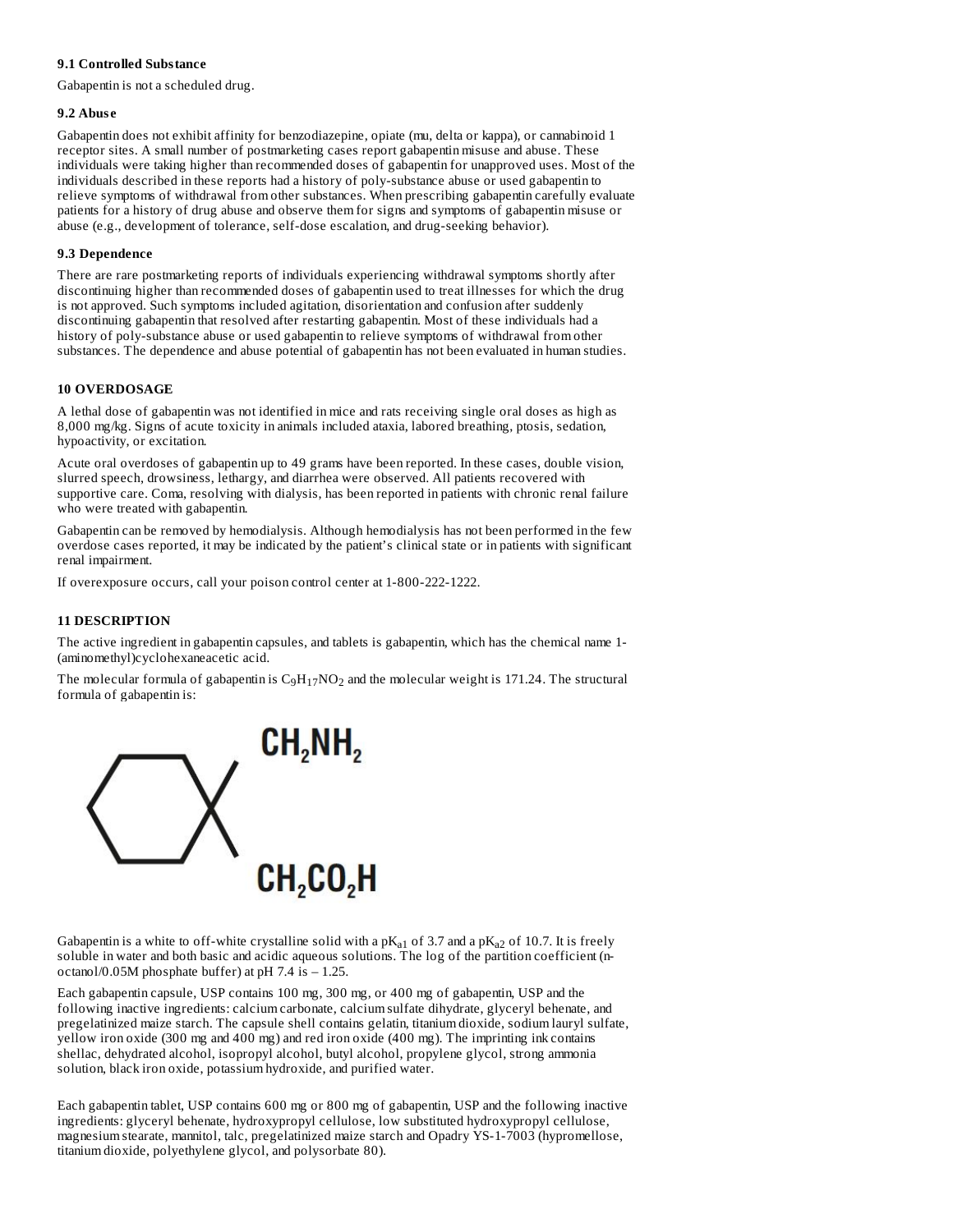# **12 CLINICAL PHARMACOLOGY**

### **12.1 Mechanism of Action**

The precise mechanisms by which gabapentin produces its analgesic and antiepileptic actions are unknown. Gabapentin is structurally related to the neurotransmitter gamma-aminobutyric acid (GABA) but has no effect on GABA binding, uptake, or degradation. *In vitro* studies have shown that gabapentin binds with high-affinity to the α2δ subunit of voltage-activated calcium channels; however, the relationship of this binding to the therapeutic effects of gabapentin is unknown.

#### **12.3 Pharmacokinetics**

All pharmacological actions following gabapentin administration are due to the activity of the parent compound; gabapentin is not appreciably metabolized in humans.

### Oral Bioavailability

Gabapentin bioavailability is not dose proportional; i.e., as dose is increased, bioavailability decreases. Bioavailability of gabapentin is approximately 60%, 47%, 34%, 33%, and 27% following 900; 1,200; 2,400; 3,600; and 4,800 mg/day given in 3 divided doses, respectively. Food has only a slight effect on the rate and extent of absorption of gabapentin (14% increase in AUC and  $\rm C_{max}$ ).

#### **Distribution**

Less than 3% of gabapentin circulates bound to plasma protein. The apparent volume of distribution of gabapentin after 150 mg intravenous administration is  $58\pm6$  L (mean  $\pm$ SD). In patients with epilepsy, steady-state predose  ${\rm (C_{min})}$  concentrations of gabapentin in cerebrospinal fluid were approximately 20% of the corresponding plasma concentrations.

#### Elimination

Gabapentin is eliminated from the systemic circulation by renal excretion as unchanged drug. Gabapentin is not appreciably metabolized in humans.

Gabapentin elimination half-life is 5 hours to 7 hours and is unaltered by dose or following multiple dosing. Gabapentin elimination rate constant, plasma clearance, and renal clearance are directly proportional to creatinine clearance. In elderly patients, and in patients with impaired renal function, gabapentin plasma clearance is reduced. Gabapentin can be removed from plasma by hemodialysis.

#### Specific Populations

#### *Age*

The effect of age was studied in subjects 20 to 80 years of age. Apparent oral clearance (CL/F) of gabapentin decreased as age increased, from about 225 mL/min in those under 30 years of age to about 125 mL/min in those over 70 years of age. Renal clearance (CLr) and CLr adjusted for body surface area also declined with age; however, the decline in the renal clearance of gabapentin with age can largely be explained by the decline in renal function *[see Dosage and Administration (2.4) and Use in Specific Populations (8.5)]*.

#### *Gender*

Although no formal study has been conducted to compare the pharmacokinetics of gabapentin in men and women, it appears that the pharmacokinetic parameters for males and females are similar and there are no significant gender differences.

#### *Race*

Pharmacokinetic differences due to race have not been studied. Because gabapentin is primarily renally excreted and there are no important racial differences in creatinine clearance, pharmacokinetic differences due to race are not expected.

# *Pediatric*

Gabapentin pharmacokinetics were determined in 48 pediatric subjects between the ages of 1 month and 12 years following a dose of approximately 10 mg/kg. Peak plasma concentrations were similar across the entire age group and occurred 2 hours to 3 hours postdose. In general, pediatric subjects between 1 month and <5 years of age achieved approximately 30% lower exposure (AUC) than that observed in those 5 years of age and older. Accordingly, oral clearance normalized per body weight was higher in the younger children. Apparent oral clearance of gabapentin was directly proportional to creatinine clearance. Gabapentin elimination half-life averaged 4.7 hours and was similar across the age groups studied.

A population pharmacokinetic analysis was performed in 253 pediatric subjects between 1 month and 13 years of age. Patients received 10 mg/kg/day to 65 mg/kg/day given three times a day. Apparent oral clearance (CL/F) was directly proportional to creatinine clearance and this relationship was similar following a single dose and at steady state. Higher oral clearance values were observed in children <5 years of age compared to those observed in children 5 years of age and older, when normalized per body weight. The clearance was highly variable in infants <1 year of age. The normalized CL/F values observed in pediatric patients 5 years of age and older were consistent with values observed in adults after a single dose. The oral volume of distribution normalized per body weight was constant across the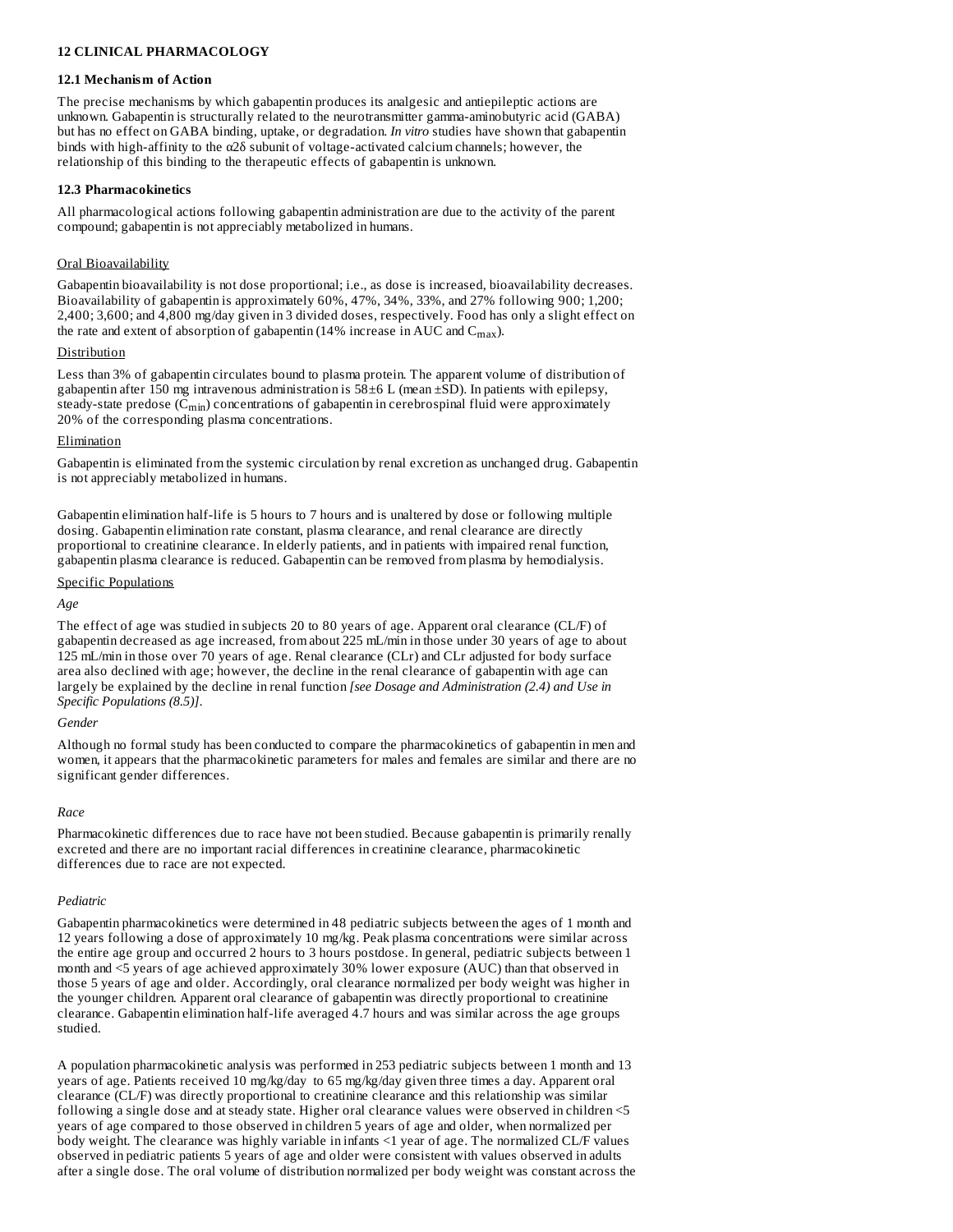#### age range.

These pharmacokinetic data indicate that the effective daily dose in pediatric patients with epilepsy ages 3 and 4 years should be 40 mg/kg/day to achieve average plasma concentrations similar to those achieved in patients 5 years of age and older receiving gabapentin at 30 mg/kg/day *[see Dosage and Administration (2.2)]*.

### Adult Patients with Renal Impairment

Subjects (N=60) with renal impairment (mean creatinine clearance ranging from 13 to 114 mL/min) were administered single 400 mg oral doses of gabapentin. The mean gabapentin half-life ranged from about 6.5 hours (patients with creatinine clearance >60 mL/min) to 52 hours (creatinine clearance <30 mL/min) and gabapentin renal clearance from about 90 mL/min (>60 mL/min group) to about 10 mL/min (<30 mL/min). Mean plasma clearance (CL/F) decreased from approximately 190 mL/min to 20 mL/min [ *see Dosage and Administration (2.3) and Use in Specific Populations (8.6)*]. Pediatric patients with renal insufficiency have not been studied.

### Hemodialysis

In a study in anuric adult subjects  $(N=11)$ , the apparent elimination half-life of gabapentin on nondialysis days was about 132 hours; during dialysis the apparent half-life of gabapentin was reduced to 3.8 hours. Hemodialysis thus has a significant effect on gabapentin elimination in anuric subjects [*see Dosage and Administration (2.3) and Use in Specific Populations (8.6)*].

#### Hepatic Disease

Because gabapentin is not metabolized, no study was performed in patients with hepatic impairment.

# Drug Interactions

#### *In Vitro Studies*

*In vitro* studies were conducted to investigate the potential of gabapentin to inhibit the major cytochrome P450 enzymes (CYP1A2, CYP2A6, CYP2C9, CYP2C19, CYP2D6, CYP2E1, and CYP3A4) that mediate drug and xenobiotic metabolism using isoform selective marker substrates and human liver microsomal preparations. Only at the highest concentration tested (171 mcg/mL; 1 mM) was a slight degree of inhibition (14% to 30%) of isoform CYP2A6 observed. No inhibition of any of the other isoforms tested was observed at gabapentin concentrations up to 171 mcg/mL (approximately 15 times the  $\rm C_{max}$  at 3,600 mg/day).

#### *In Vivo Studies*

The drug interaction data described in this section were obtained from studies involving healthy adults and adult patients with epilepsy.

#### *Phenytoin*

In a single (400 mg) and multiple dose (400 mg three times a day) study of gabapentin in epileptic patients (N=8) maintained on phenytoin monotherapy for at least 2 months, gabapentin had no effect on the steady-state trough plasma concentrations of phenytoin and phenytoin had no effect on gabapentin pharmacokinetics.

#### *Carbamazepine*

Steady-state trough plasma carbamazepine and carbamazepine 10, 11 epoxide concentrations were not affected by concomitant gabapentin (400 mg three times a day;  $N=12$ ) administration. Likewise, gabapentin pharmacokinetics were unaltered by carbamazepine administration.

# *Valproic Acid*

The mean steady-state trough serum valproic acid concentrations prior to and during concomitant gabapentin administration (400 mg three times a day; N=17) were not different and neither were gabapentin pharmacokinetic parameters affected by valproic acid.

# *Phenobarbital*

Estimates of steady-state pharmacokinetic parameters for phenobarbital or gabapentin (300 mg three times a day; N=12) are identical whether the drugs are administered alone or together.

# *Naproxen*

Coadministration (N=18) of naproxen sodium capsules (250 mg) with gabapentin (125 mg) appears to increase the amount of gabapentin absorbed by 12% to 15%. Gabapentin had no effect on naproxen pharmacokinetic parameters. These doses are lower than the therapeutic doses for both drugs. The magnitude of interaction within the recommended dose ranges of either drug is not known.

# *Hydrocodone*

Coadministration of gabapentin (125 to 500 mg; N=48) decreases hydrocodone (10 mg; N=50)  $C_{max}$  and AUC values in a dose-dependent manner relative to administration of hydrocodone alone;  $\mathsf{C}_{\max}$  and AUC values are 3% to 4% lower, respectively, after administration of 125 mg gabapentin and 21% to 22% lower, respectively, after administration of 500 mg gabapentin. The mechanism for this interaction is unknown. Hydrocodone increases gabapentin AUC values by 14%. The magnitude of interaction at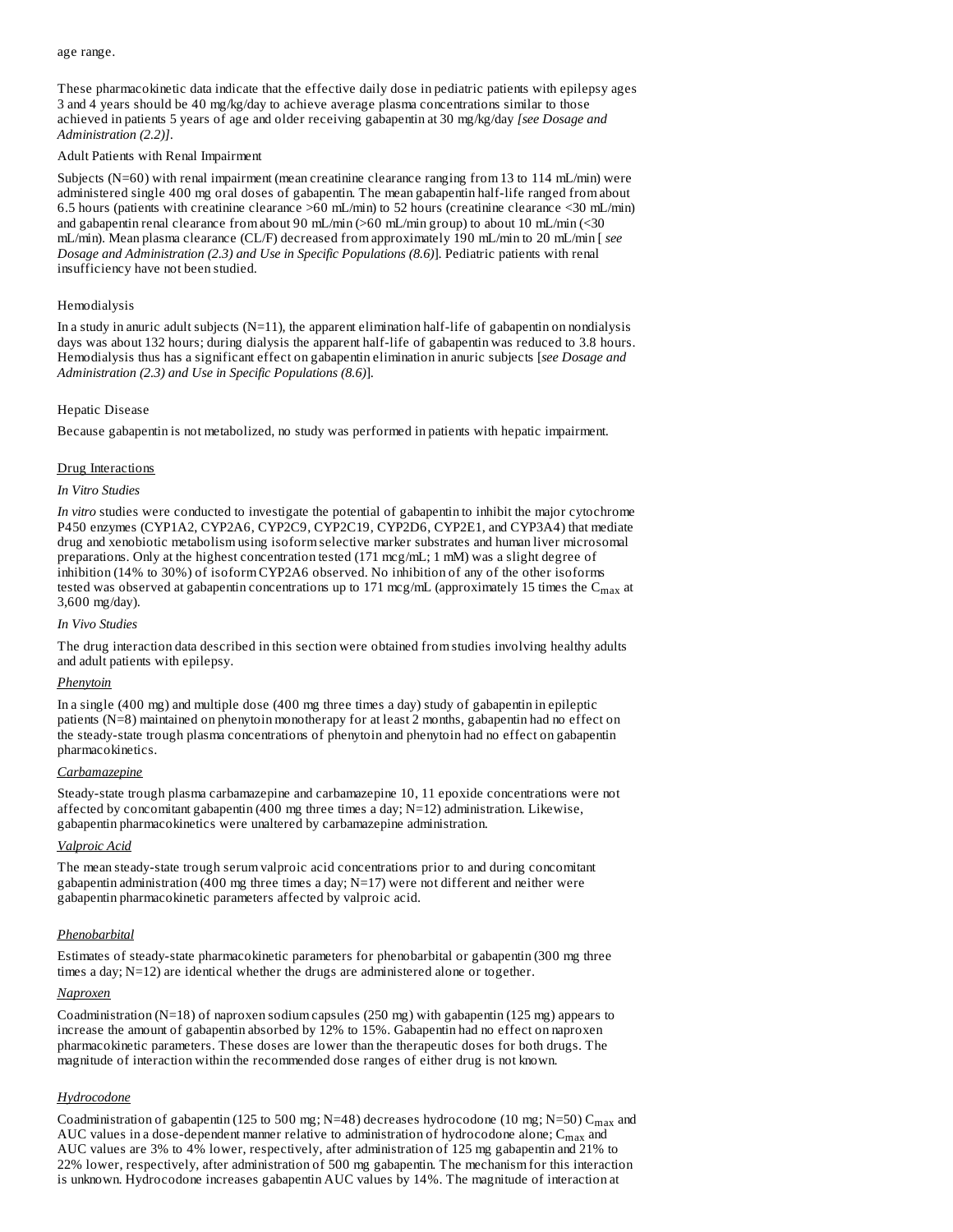# other doses is not known.

# *Morphine*

A literature article reported that when a 60 mg controlled-release morphine capsule was administered 2 hours prior to a 600 mg gabapentin capsule  $(N=12)$ , mean gabapentin AUC increased by 44% compared to gabapentin administered without morphine. Morphine pharmacokinetic parameter values were not affected by administration of gabapentin 2 hours after morphine. The magnitude of interaction at other doses is not known.

# *Cimetidine*

In the presence of cimetidine at 300 mg four times a day  $(N=12)$ , the mean apparent oral clearance of gabapentin fell by 14% and creatinine clearance fell by 10%. Thus, cimetidine appeared to alter the renal excretion of both gabapentin and creatinine, an endogenous marker of renal function. This small decrease in excretion of gabapentin by cimetidine is not expected to be of clinical importance. The effect of gabapentin on cimetidine was not evaluated.

# *Oral Contraceptive*

Based on AUC and half-life, multiple-dose pharmacokinetic profiles of norethindrone and ethinyl estradiol following administration of tablets containing 2.5 mg of norethindrone acetate and 50 mcg of ethinyl estradiol were similar with and without coadministration of gabapentin (400 mg three times a day; N=13). The  $\rm C_{max}$  of norethindrone was 13% higher when it was coadministered with gabapentin; this interaction is not expected to be of clinical importance.

# *Antacid (Maalox ) (aluminum hydroxide, magnesium hydroxide) ®\**

Antacid (Maalox®\*) containing magnesium and aluminum hydroxides reduced the mean bioavailability of gabapentin (N=16) by about 20%. This decrease in bioavailability was about 10% when gabapentin was administered 2 hours after Maalox\*.

# *Probenecid*

Probenecid is a blocker of renal tubular secretion. Gabapentin pharmacokinetic parameters without and with probenecid were comparable. This indicates that gabapentin does not undergo renal tubular secretion by the pathway that is blocked by probenecid.

# **13 NONCLINICAL TOXICOLOGY**

# **13.1 Carcinogenesis, Mutagenesis, Impairment of Fertility**

# **Carcinogenesis**

Gabapentin was administered orally to mice and rats in 2-year carcinogenicity studies. No evidence of drug-related carcinogenicity was observed in mice treated at doses up to 2,000 mg/kg/day. At 2,000 mg/kg, the plasma gabapentin exposure (AUC) in mice was approximately 2 times that in humans at the MRHD of 3,600 mg/day. In rats, increases in the incidence of pancreatic acinar cell adenoma and carcinoma were found in male rats receiving the highest dose (2,000 mg/kg), but not at doses of 250 mg/kg/day or 1,000 mg/kg/day. At 1,000 mg/kg, the plasma gabapentin exposure (AUC) in rats was approximately 5 times that in humans at the MRHD.

Studies designed to investigate the mechanism of gabapentin-induced pancreatic carcinogenesis in rats indicate that gabapentin stimulates DNA synthesis in rat pancreatic acinar cells *in vitro* and, thus, may be acting as a tumor promoter by enhancing mitogenic activity. It is not known whether gabapentin has the ability to increase cell proliferation in other cell types or in other species, including humans.

# Mutagenesis

Gabapentin did not demonstrate mutagenic or genotoxic potential in *in vitro* (Ames test, HGPRT forward mutation assay in Chinese hamster lung cells) and *in vivo* (chromosomal aberration and micronucleus test in Chinese hamster bone marrow, mouse micronucleus, unscheduled DNA synthesis in rat hepatocytes) assays.

# Impairment of Fertility

No adverse effects on fertility or reproduction were observed in rats at doses up to 2,000 mg/kg. At 2,000 mg/kg, the plasma gabapentin exposure (AUC) in rats is approximately 8 times that in humans at the MRHD.

# **14 CLINICAL STUDIES**

# **14.1 Postherpetic Neuralgia**

Gabapentin was evaluated for the management of postherpetic neuralgia (PHN) in two randomized, double-blind, placebo-controlled, multicenter studies. The intent-to-treat (ITT) population consisted of a total of 563 patients with pain for more than 3 months after healing of the herpes zoster skin rash (Table 6).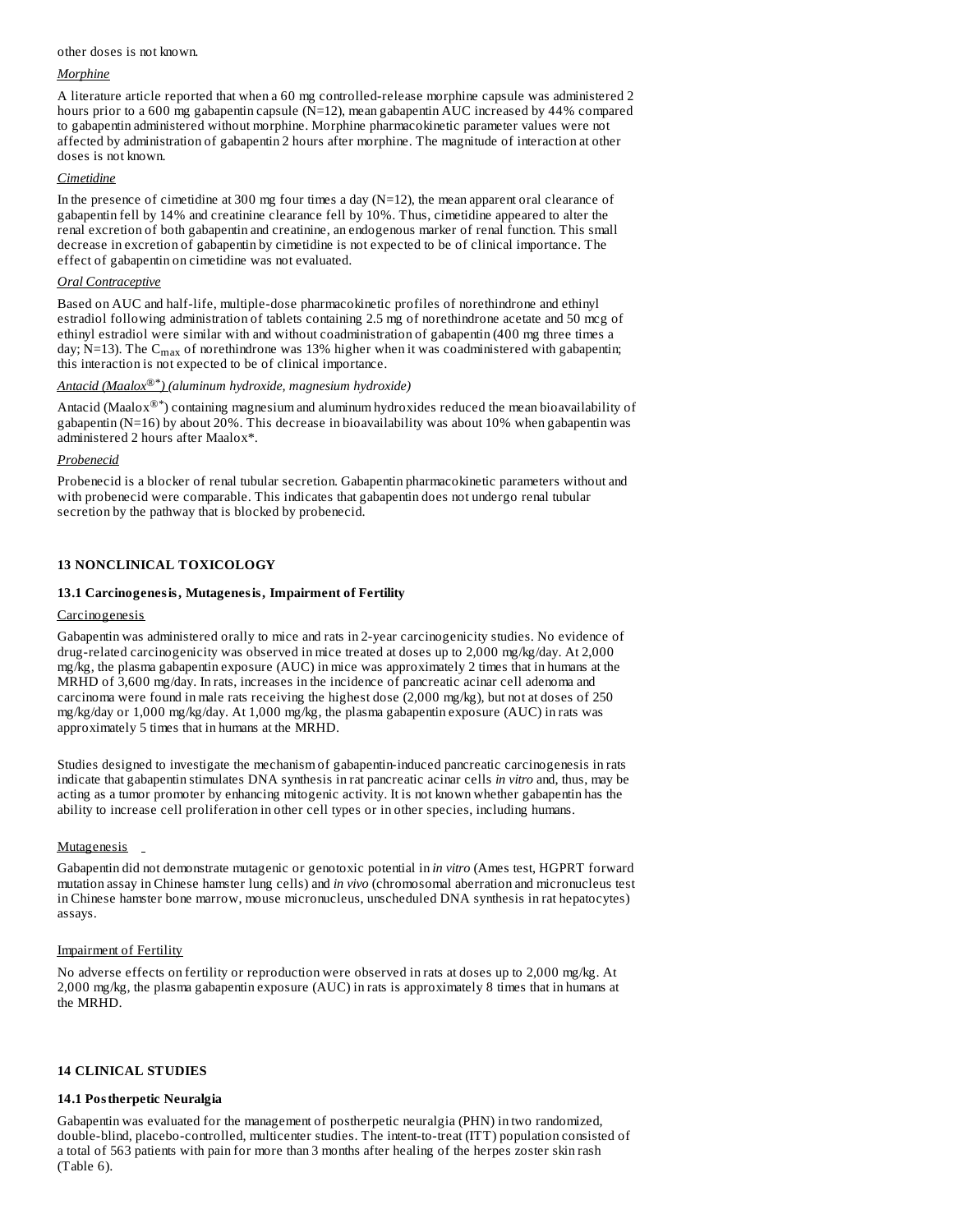# **TABLE 6. Controlled PHN Studies: Duration, Dosages, and Number of Patients**

| Study | <b>Study Duration</b> | Gabapentin<br>$(mg/day)^*$<br>Target Dose | Patients<br>Receiving<br>Gabapentin | Patients Receiving<br>Placebo |
|-------|-----------------------|-------------------------------------------|-------------------------------------|-------------------------------|
|       | 8 weeks               | 3.600                                     |                                     | 16                            |
|       | weeks                 | 1.800:2.400                               | 223                                 |                               |
| Total |                       |                                           | 336                                 | 227                           |

\* Given in 3 divided doses (TID)

Each study included a 7- or 8-week double-blind phase (3 or 4 weeks of titration and 4 weeks of fixed dose). Patients initiated treatment with titration to a maximum of 900 mg/day gabapentin over 3 days. Dosages were then to be titrated in 600 mg/day to 1,200 mg/day increments at 3- to 7-day intervals to the target dose over 3 to 4 weeks. Patients recorded their pain in a daily diary using an 11-point numeric pain rating scale ranging from 0 (no pain) to 10 (worst possible pain). A mean pain score during baseline of at least 4 was required for randomization. Analyses were conducted using the ITT population (all randomized patients who received at least one dose of study medication).

Both studies demonstrated efficacy compared to placebo at all doses tested.

The reduction in weekly mean pain scores was seen by Week 1 in both studies, and were maintained to the end of treatment. Comparable treatment effects were observed in all active treatment arms. Pharmacokinetic/pharmacodynamic modeling provided confirmatory evidence of efficacy across all doses. Figures 1 and 2 show pain intensity scores over time for Studies 1 and 2.



Figure 1. Weekly Mean Pain Scores (Observed Cases in ITT Population): Study 1





The proportion of responders (those patients reporting at least 50% improvement in endpoint pain score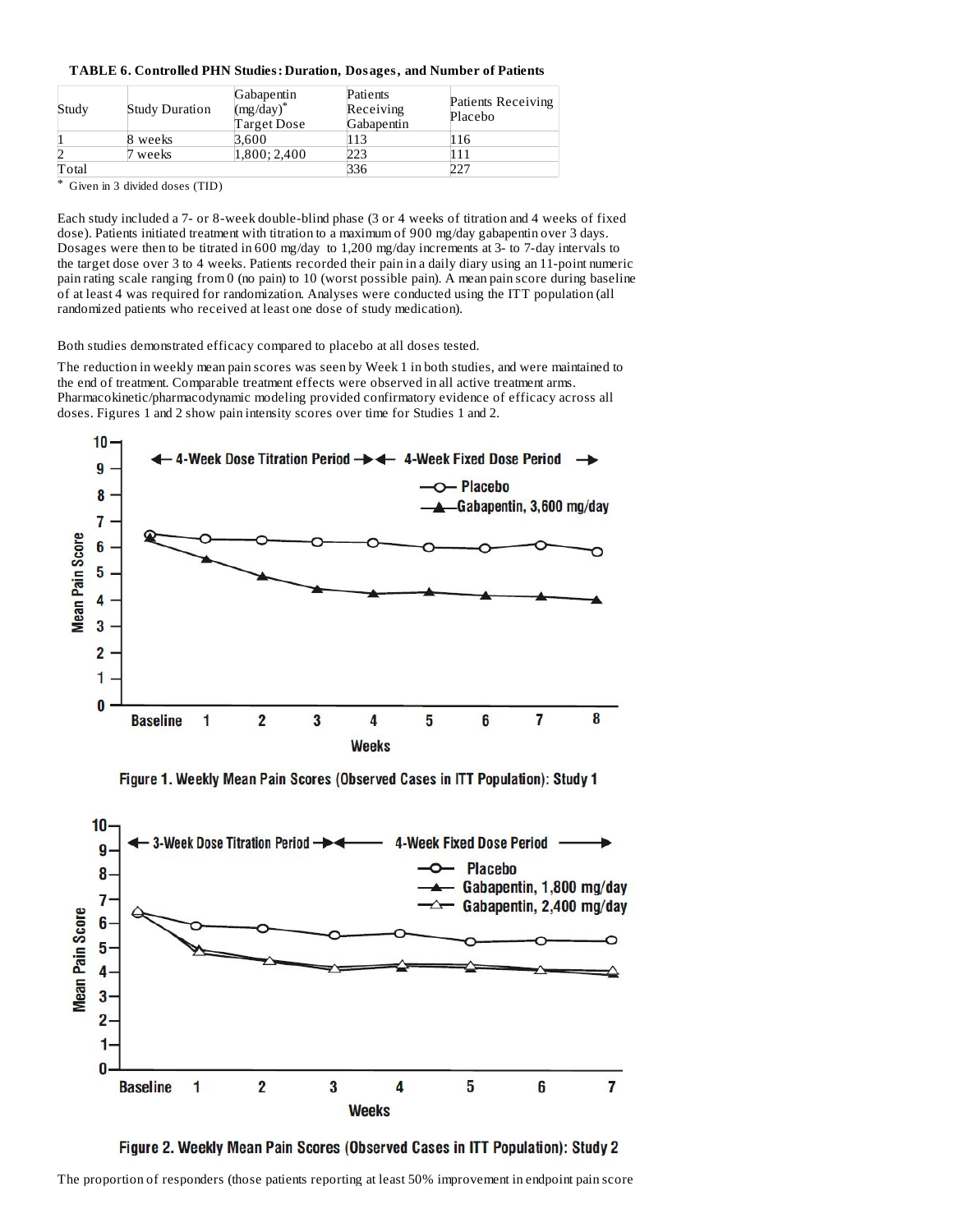

# Figure 3. Proportion of Responders (patients with  $\geq 50\%$  reduction in pain score) at Endpoint: Controlled PHN Studies

### **14.2 Epilepsy for Partial Ons et Seizures (Adjunctive Therapy)**

The effectiveness of gabapentin as adjunctive therapy (added to other antiepileptic drugs) was established in multicenter placebo-controlled, double-blind, parallel-group clinical trials in adult and pediatric patients (3 years and older) with refractory partial seizures.

Evidence of effectiveness was obtained in three trials conducted in 705 patients (age 12 years and above) and one trial conducted in 247 pediatric patients (3 to 12 years of age). The patients enrolled had a history of at least 4 partial seizures per month in spite of receiving one or more antiepileptic drugs at therapeutic levels and were observed on their established antiepileptic drug regimen during a 12-week baseline period (6 weeks in the study of pediatric patients). In patients continuing to have at least 2 (or 4 in some studies) seizures per month, gabapentin or placebo was then added on to the existing therapy during a 12-week treatment period. Effectiveness was assessed primarily on the basis of the percent of patients with a 50% or greater reduction in seizure frequency from baseline to treatment (the "responder rate") and a derived measure called response ratio, a measure of change defined as  $(T - B)/(T + B)$ , in which B is the patient's baseline seizure frequency and T is the patient's seizure frequency during treatment. Response ratio is distributed within the range -1 to +1. A zero value indicates no change while complete elimination of seizures would give a value of -1; increased seizure rates would give positive values. A response ratio of -0.33 corresponds to a 50% reduction in seizure frequency. The results given below are for all partial seizures in the intent-to-treat (all patients who received any doses of treatment) population in each study, unless otherwise indicated.

One study compared gabapentin 1,200 mg/day, in three divided doses with placebo. Responder rate was 23% (14/61) in the gabapentin group and 9% (6/66) in the placebo group; the difference between groups was statistically significant. Response ratio was also better in the gabapentin group (-0.199) than in the placebo group (-0.044), a difference that also achieved statistical significance.

A second study compared primarily gabapentin 1,200 mg/day, in three divided doses ( $N=101$ ), with placebo (N=98). Additional smaller gabapentin dosage groups (600 mg/day, N=53; 1,800 mg/day, N=54) were also studied for information regarding dose response. Responder rate was higher in the gabapentin 1,200 mg/day group (16%) than in the placebo group (8%), but the difference was not statistically significant. The responder rate at 600 mg (17%) was also not significantly higher than in the placebo, but the responder rate in the 1,800 mg group (26%) was statistically significantly superior to the placebo rate. Response ratio was better in the gabapentin 1,200 mg/day group (-0.103) than in the placebo group (-0.022); but this difference was also not statistically significant ( $p = 0.224$ ). A better response was seen in the gabapentin 600 mg/day group (-0.105) and 1,800 mg/day group (-0.222) than in the 1,200 mg/day group, with the 1,800 mg/day group achieving statistical significance compared to the placebo group.

A third study compared gabapentin 900 mg/day, in three divided doses (N=111), and placebo (N=109). An additional gabapentin 1,200 mg/day dosage group (N=52) provided dose-response data. A statistically significant difference in responder rate was seen in the gabapentin 900 mg/day group (22%) compared to that in the placebo group (10%). Response ratio was also statistically significantly superior in the gabapentin 900 mg/day group (-0.119) compared to that in the placebo group (-0.027), as was response ratio in 1,200 mg/day gabapentin (-0.184) compared to placebo.

Analyses were also performed in each study to examine the effect of gabapentin on preventing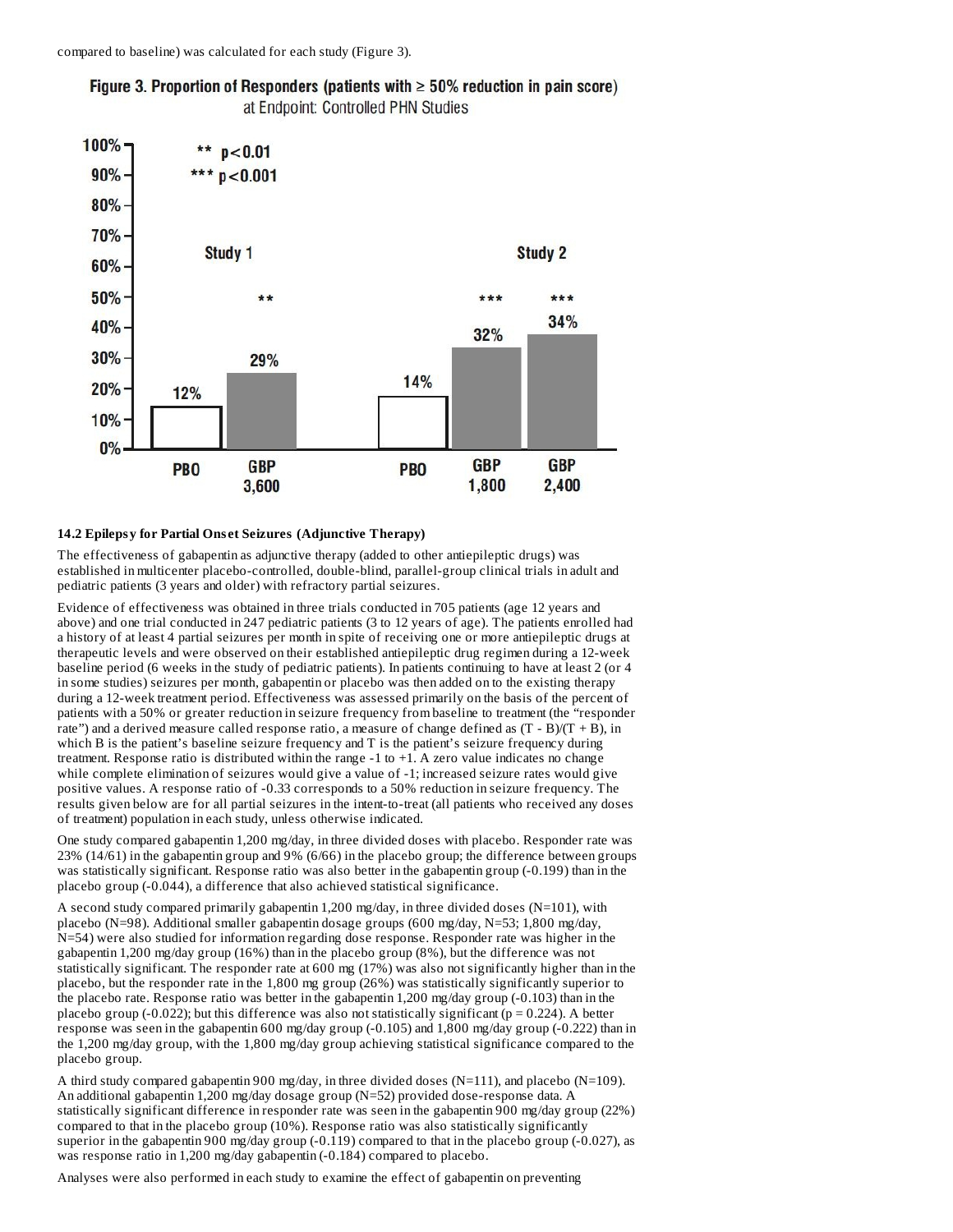secondarily generalized tonic-clonic seizures. Patients who experienced a secondarily generalized tonic-clonic seizure in either the baseline or in the treatment period in all three placebo-controlled studies were included in these analyses. There were several response ratio comparisons that showed a statistically significant advantage for gabapentin compared to placebo and favorable trends for almost all comparisons.

Analysis of responder rate using combined data from all three studies and all doses (N=162, gabapentin; N=89, placebo) also showed a significant advantage for gabapentin over placebo in reducing the frequency of secondarily generalized tonic-clonic seizures.

In two of the three controlled studies, more than one dose of gabapentin was used. Within each study, the results did not show a consistently increased response to dose. However, looking across studies, a trend toward increasing efficacy with increasing dose is evident (see Figure 4).



Figure 4. Responder Rate in Patients Receiving Gabapentin Expressed as a Difference from Placebo by Dose and Study: Adjunctive Therapy Studies in Patients > 12 Years of Age with Partial Seizures

In the figure, treatment effect magnitude, measured on the Y axis in terms of the difference in the proportion of gabapentin and placebo-assigned patients attaining a 50% or greater reduction in seizure frequency from baseline, is plotted against the daily dose of gabapentin administered (X axis).

Although no formal analysis by gender has been performed, estimates of response (Response Ratio) derived from clinical trials (398 men, 307 women) indicate no important gender differences exist. There was no consistent pattern indicating that age had any effect on the response to gabapentin. There were insufficient numbers of patients of races other than Caucasian to permit a comparison of efficacy among racial groups.

A fourth study in pediatric patients age 3 to 12 years compared 25 mg/kg/day to 35 mg/kg/day gabapentin (N=118) with placebo (N=127). For all partial seizures in the intent-to-treat population, the response ratio was statistically significantly better for the gabapentin group (-0.146) than for the placebo group (-0.079). For the same population, the responder rate for gabapentin (21%) was not significantly different from placebo (18%).

A study in pediatric patients age 1 month to 3 years compared 40 mg/kg/day gabapentin (N=38) with placebo (N=38) in patients who were receiving at least one marketed antiepileptic drug and had at least one partial seizure during the screening period (within 2 weeks prior to baseline). Patients had up to 48 hours of baseline and up to 72 hours of double-blind video EEG monitoring to record and count the occurrence of seizures. There were no statistically significant differences between treatments in either the response ratio or responder rate.

# **16 HOW SUPPLIED/STORAGE AND HANDLING**

Product: 71335-1012

NDC: 71335-1012-0 28 TABLET, FILM COATED in a BOTTLE NDC: 71335-1012-1 30 TABLET, FILM COATED in a BOTTLE NDC: 71335-1012-2 60 TABLET, FILM COATED in a BOTTLE NDC: 71335-1012-3 180 TABLET, FILM COATED in a BOTTLE NDC: 71335-1012-4 90 TABLET, FILM COATED in a BOTTLE NDC: 71335-1012-5 100 TABLET, FILM COATED in a BOTTLE NDC: 71335-1012-6 120 TABLET, FILM COATED in a BOTTLE NDC: 71335-1012-7 500 TABLET, FILM COATED in a BOTTLE NDC: 71335-1012-8 84 TABLET, FILM COATED in a BOTTLE NDC: 71335-1012-9 112 TABLET, FILM COATED in a BOTTLE Product: 71335-1018

NDC: 71335-1018-1 90 TABLET, FILM COATED in a BOTTLE NDC: 71335-1018-2 18 TABLET, FILM COATED in a BOTTLE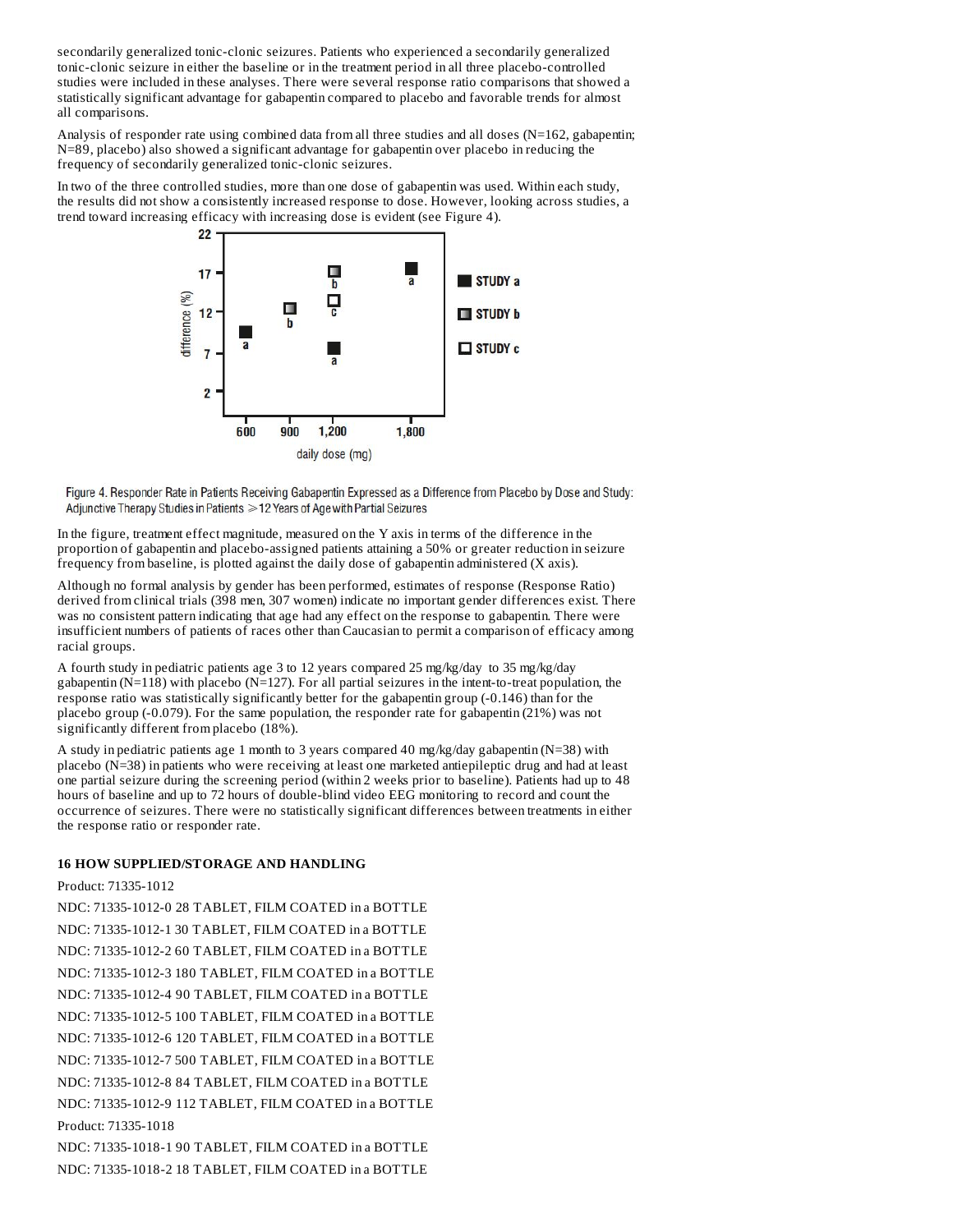# NDC: 71335-1018-3 58 TABLET, FILM COATED in a BOTTLE NDC: 71335-1018-4 60 TABLET, FILM COATED in a BOTTLE NDC: 71335-1018-5 30 TABLET, FILM COATED in a BOTTLE NDC: 71335-1018-6 120 TABLET, FILM COATED in a BOTTLE

# **17 PATIENT COUNSELING INFORMATION**

Advise the patient to read the FDA-approved patient labeling (Medication Guide).

### Administration Information

Inform patients that gabapentin is taken orally with or without food. Inform patients that, should they divide the scored 600 mg or 800 mg tablet in order to administer a half-tablet, they should take the unused half-tablet as the next dose. Advise patients to discard half-tablets not used within 28 days of dividing the scored tablet.

#### Drug Reaction with Eosinophilia and Systemic Symptoms (DRESS) / Multiorgan Hypersensitivity

Prior to initiation of treatment with gabapentin, instruct patients that a rash or other signs or symptoms of hypersensitivity (such as fever or lymphadenopathy) may herald a serious medical event and that the patient should report any such occurrence to a physician immediately *[see Warnings and Precautions (5.1)]*.

### Anaphylaxis and Angioedema

Advise patients to discontinue gabapentin and seek medical care if they develop signs or symptoms of anaphylaxis or angioedema [*see Warnings and Precautions (5.2)*].

#### Dizziness and Somnolence and Effects on Driving and Operating Heavy Machinery

Advise patients that gabapentin may cause dizziness, somnolence, and other symptoms and signs of CNS depression. Other drugs with sedative properties may increase these symptoms. Accordingly, although patients' ability to determine their level of impairment can be unreliable, advise them neither to drive a car nor to operate other complex machinery until they have gained sufficient experience on gabapentin to gauge whether or not it affects their mental and/or motor performance adversely. Inform patients that it is not known how long this effect lasts *[see Warnings and Precautions (5.3) and Warnings and Precautions (5.4)].*

# Suicidal Thinking and Behavior

Counsel the patient, their caregivers, and families that AEDs, including gabapentin, may increase the risk of suicidal thoughts and behavior. Advise patients of the need to be alert for the emergence or worsening of symptoms of depression, any unusual changes in mood or behavior, or the emergence of suicidal thoughts, behavior, or thoughts about self-harm. Instruct patients to report behaviors of concern immediately to healthcare providers *[see Warnings and Precautions (5.6)]*.

# Use in Pregnancy

Instruct patients to notify their physician if they become pregnant or intend to become pregnant during therapy, and to notify their physician if they are breast feeding or intend to breast feed during therapy *[see Use in Specific Populations (8.1) and (8.2)]*.

Encourage patients to enroll in the NAAED Pregnancy Registry if they become pregnant. This registry is collecting information about the safety of antiepileptic drugs during pregnancy. To enroll, patients can call the toll free number 1-888-233-2334 *[see Use in Specific Populations (8.1)]*.

# **MEDICATION GUIDE**

Gabapentin Capsules, USP Gabapentin Tablets, USP

(GA ba PEN tin)

# **What is the most important information I should know about gabapentin?**

**Do not stop taking gabapentin without first talking to your healthcare provider.**

Stopping gabapentin suddenly can cause serious problems.

**Gabapentin can caus e s erious side effects including:**

**1. Suicidal Thoughts. Like other antiepileptic drugs, gabapentin may caus e suicidal thoughts or actions in a very small number of people, about 1 in 500.**

**Call a healthcare provider right away if you have any of thes e symptoms, especially if they are new, wors e, or worry you:**

• thoughts about suicide or dying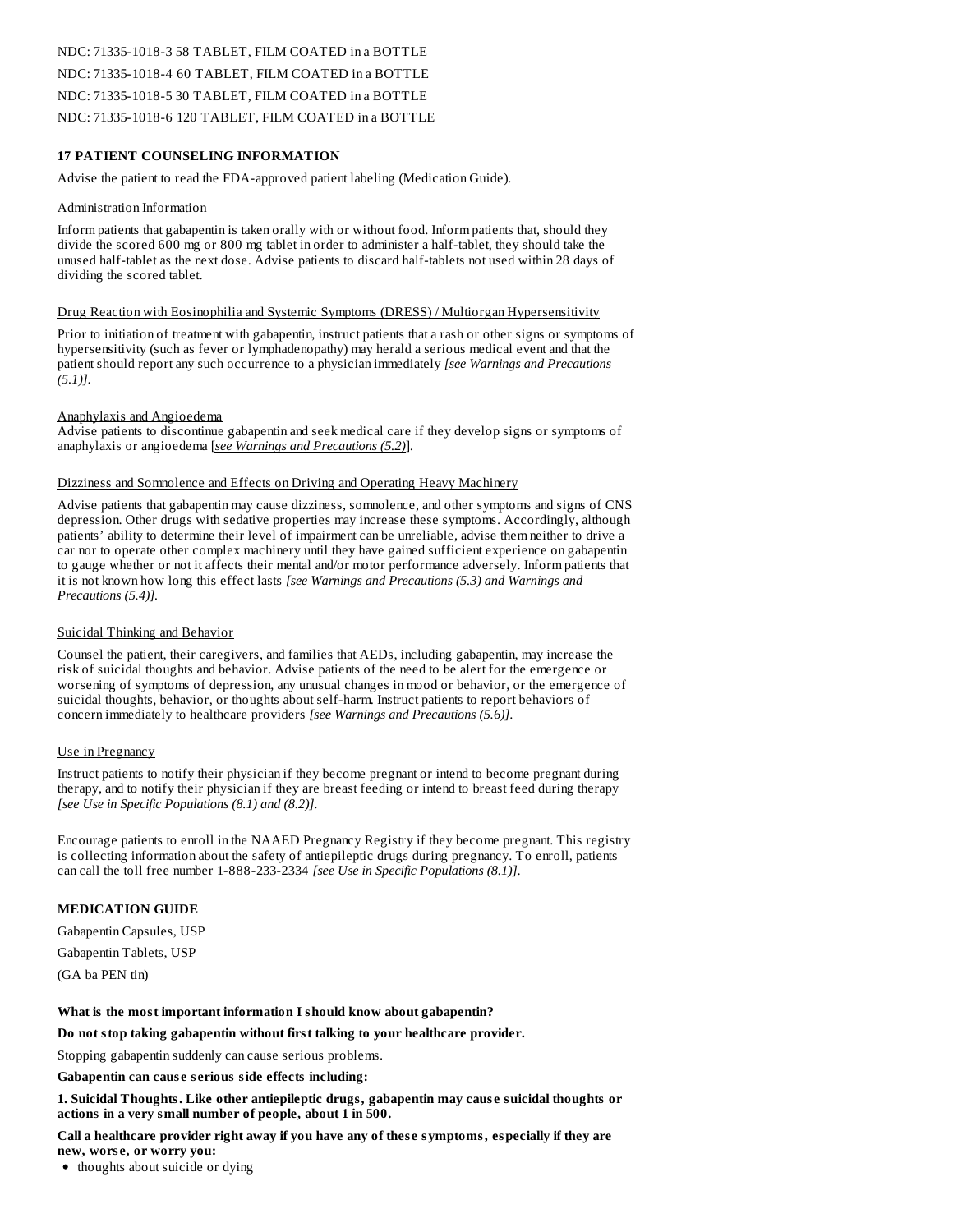- attempts to commit suicide
- new or worse depression
- new or worse anxiety
- feeling agitated or restless
- panic attacks
- trouble sleeping (insomnia)
- new or worse irritability
- acting aggressive, being angry, or violent
- $\bullet$ acting on dangerous impulses
- an extreme increase in activity and talking (mania)  $\bullet$
- other unusual changes in behavior or mood

# **How can I watch for early symptoms of suicidal thoughts and actions?**

- Pay attention to any changes, especially sudden changes, in mood, behaviors, thoughts, or feelings.
- Keep all follow-up visits with your healthcare provider as scheduled.

Call your healthcare provider between visits as needed, especially if you are worried about symptoms.

# **Do not stop taking gabapentin without first talking to a healthcare provider.**

- Stopping gabapentin suddenly can cause serious problems. Stopping a seizure medicine suddenly in a patient who has epilepsy can cause seizures that will not stop (status epilepticus).
- Suicidal thoughts or actions can be caused by things other than medicines. If you have suicidal thoughts or actions, your healthcare provider may check for other causes.

**2. Changes in behavior and thinking -** Using gabapentin in children 3 to 12 years of age can cause emotional changes, aggressive behavior, problems with concentration, restlessness, changes in school performance, and hyperactivity.

**3. Gabapentin may caus e s erious or life-threatening allergic reactions** that may affect your skin or other parts of your body such as your liver or blood cells. This may cause you to be hospitalized or to stop gabapentin. You may or may not have a rash with an allergic reaction caused by gabapentin. Call a healthcare provider right away if you have any of the following symptoms:

- skin rash
- hives
- difficulty breathing
- fever
- swollen glands that do not go away
- swelling of your face, lips, throat, or tongue
- yellowing of your skin or of the whites of the eyes
- unusual bruising or bleeding
- severe fatigue or weakness
- unexpected muscle pain
- frequent infections

These symptoms may be the first signs of a serious reaction. A healthcare provider should examine you to decide if you should continue taking gabapentin.

# **What is gabapentin?**

Gabapentin is a prescription medicine used to treat:

- Pain from damaged nerves (postherpetic pain) that follows healing of shingles (a painful rash that comes after a herpes zoster infection) in adults.
- Partial seizures when taken together with other medicines in adults and children 3 years of age and older with seizures.

# **Who should not take gabapentin?**

Do not take gabapentin if you are allergic to gabapentin or any of the other ingredients in gabapentin. See the end of this Medication Guide for a complete list of ingredients in gabapentin.

# **What should I tell my healthcare provider before taking gabapentin?**

# **Before taking gabapentin, tell your healthcare provider if you**:

- have or have had kidney problems or are on hemodialysis
- have or have had depression, mood problems, or suicidal thoughts or behavior
- have diabetes
- $\bullet$ are pregnant or plan to become pregnant. It is not known if gabapentin can harm your unborn baby. Tell your healthcare provider right away if you become pregnant while taking gabapentin. You and your healthcare provider will decide if you should take gabapentin while you are pregnant.
	- **Pregnancy Registry:** If you become pregnant while taking gabapentin, talk to your healthcare provider about registering with the North American Antiepileptic Drug (NAAED) Pregnancy Registry. The purpose of this registry is to collect information about the safety of antiepileptic drugs during pregnancy. You can enroll in this registry by calling 1-888-233-2334.
- are breast-feeding or plan to breast-feed. Gabapentin can pass into breast milk. You and your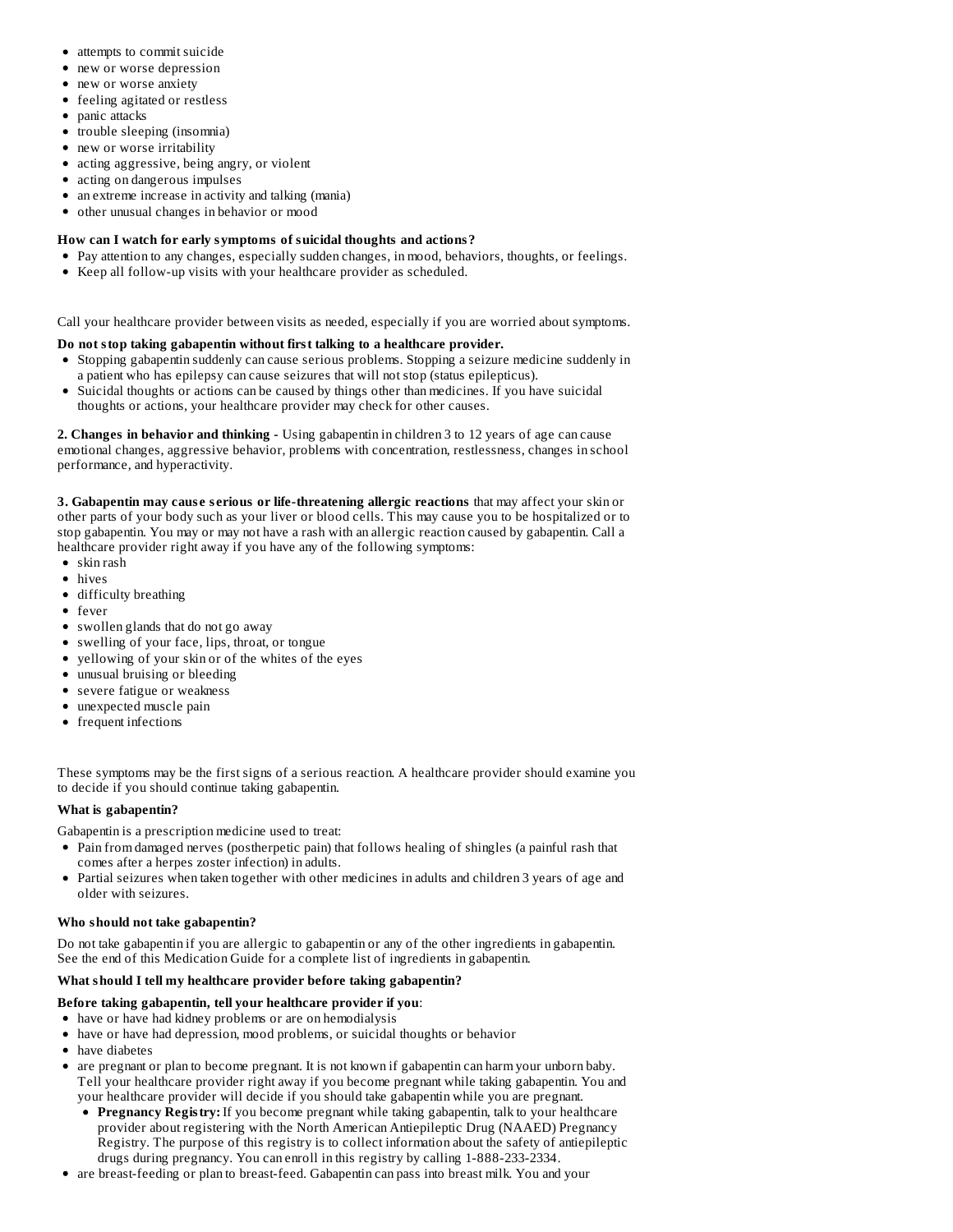**Tell your healthcare provider about all the medicines you take**, including prescription and over-thecounter medicines, vitamins, and herbal supplements.

Taking gabapentin with certain other medicines can cause side effects or affect how well they work. Do not start or stop other medicines without talking to your healthcare provider.

Know the medicines you take. Keep a list of them and show it to your healthcare provider and pharmacist when you get a new medicine.

#### **How should I take gabapentin?**

- Take gabapentin exactly as prescribed. Your healthcare provider will tell you how much gabapentin to take.
	- Do not change your dose of gabapentin without talking to your healthcare provider.
	- If you take gabapentin tablets and break a tablet in half, the unused half of the tablet should be taken at your next scheduled dose. Half tablets not used within 28 days of breaking should be thrown away.
	- Take gabapentin capsules with water.
- Gabapentin tablets can be taken with or without food. If you take an antacid containing aluminum and magnesium, such as Maalox $^{\circledR^*}$ , Mylanta $^{\circledR^*}$ , Gelusil $^{\circledR^*}$ , Gaviscon $^{\circledR^*}$ , or Di-Gel $^{\circledR^*}$ , you should wait at least 2 hours before taking your next dose of gabapentin.

If you take too much gabapentin, call your healthcare provider or your local Poison Control Center right away at 1-800-222-1222.

#### **What should I avoid while taking gabapentin?**

- Do not drink alcohol or take other medicines that make you sleepy or dizzy while taking gabapentin without first talking with your healthcare provider. Taking gabapentin with alcohol or drugs that cause sleepiness or dizziness may make your sleepiness or dizziness worse.
- Do not drive, operate heavy machinery, or do other dangerous activities until you know how gabapentin affects you. Gabapentin can slow your thinking and motor skills.

#### **What are the possible side effects of gabapentin?**

### **Gabapentin may caus e s erious side effects including:**

- See "What is the most important information I should know about gabapentin?"
- problems driving while using gabapentin. See "What I should avoid while taking Neurontin?"
- sleepiness and dizziness, which could increase the occurrence of accidental injury, including falls
- **The most common side effects of gabapentin include:**
	- lack of coordination
	- feeling tired
	- viral infection
	- fever
	- feeling drowsy
	- jerky movements
	- nausea and vomiting
	- difficulty with coordination
	- difficulty with speaking
	- double vision
	- tremor
	- unusual eye movement
	- swelling, usually of legs and feet

Tell your healthcare provider if you have any side effect that bothers you or that does not go away.

These are not all the possible side effects of gabapentin. For more information, ask your healthcare provider or pharmacist.

# **Call your doctor for medical advice about side effects. You may report side effects to FDA at 1- 800-FDA-1088.**

#### **How should I store gabapentin?**

• Store gabapentin capsules and tablets at  $20^{\circ}$  to  $25^{\circ}$ C (68 to  $77^{\circ}$ F)

# **Keep gabapentin and all medicines out of the reach of children.**

# **General information about the safe and effective us e of gabapentin**

Medicines are sometimes prescribed for purposes other than those listed in a Medication Guide. Do not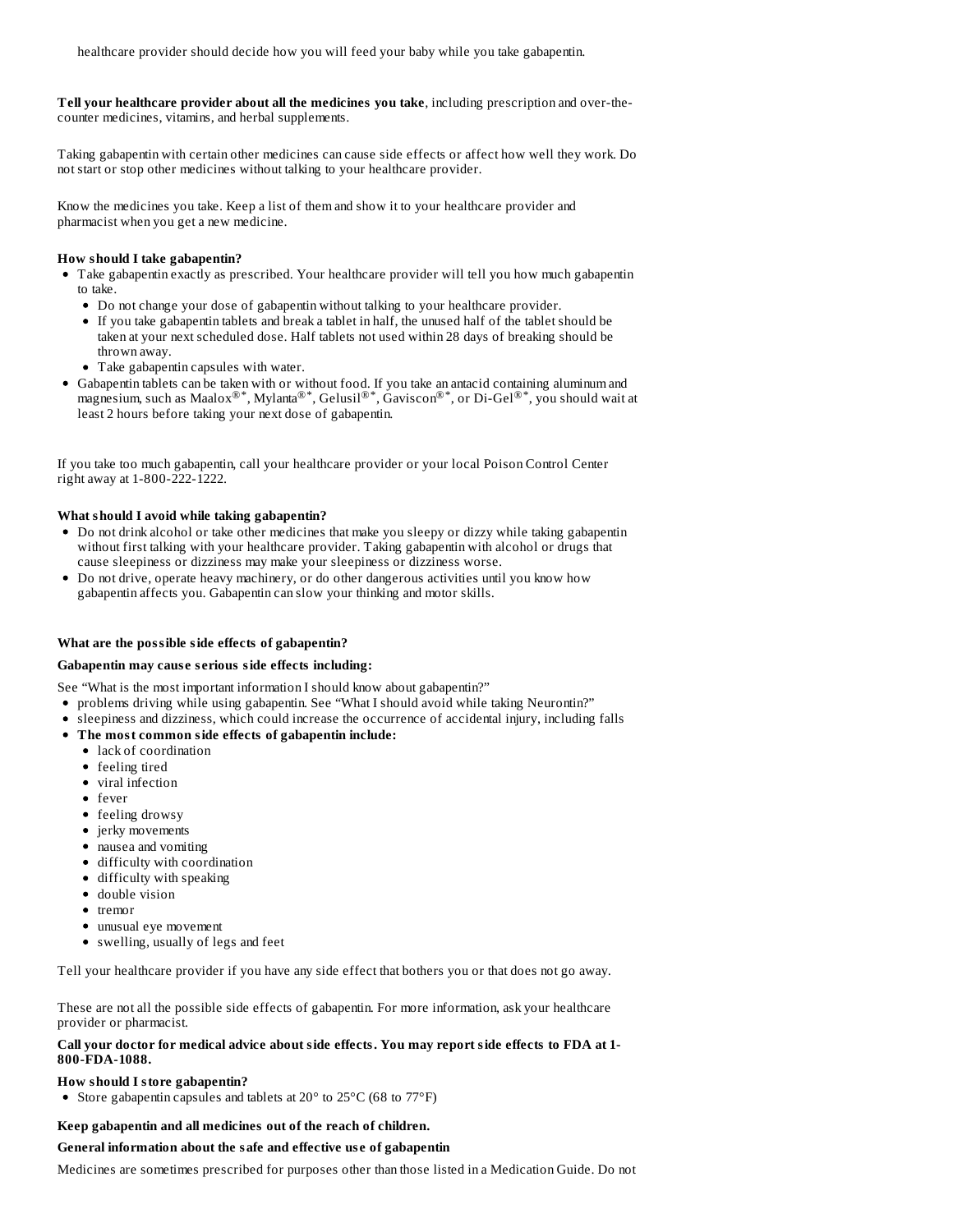use gabapentin for a condition for which it was not prescribed. Do not give gabapentin to other people, even if they have the same symptoms that you have. It may harm them.

This Medication Guide summarizes the most important information about gabapentin. If you would like more information, talk with your healthcare provider. You can ask your healthcare provider or pharmacist for information about gabapentin that was written for healthcare professionals.

For more information, call 1-800-818-4555.

# **What are the ingredients in gabapentin?**

# **Active ingredient:** gabapentin

**Inactive ingredients in the capsules:** calcium carbonate, calcium sulfate dihydrate, glyceryl behenate, and pregelatinized maize starch. The capsule shell contains gelatin, titanium dioxide, sodium lauryl sulfate, yellow iron oxide (300 mg and 400 mg) and red iron oxide (400 mg). The imprinting ink contains shellac, dehydrated alcohol, isopropyl alcohol, butyl alcohol, propylene glycol, strong ammonia solution, black iron oxide, potassium hydroxide, and purified water.

**Inactive ingredients in the tablets:** glyceryl behenate, hydroxypropyl cellulose, low substituted hydroxypropyl cellulose, magnesium stearate, mannitol, talc, pregelatinized maize starch and Opadry YS-1-7003 (hypromellose, titanium dioxide, polyethylene glycol, and polysorbate 80).

This Medication Guide has been approved by the U.S. Food and Drug Administration.

\* All trademark names are the property of their respective owners.

Distributed by:

**Sun Pharmaceutical Industries, Inc.** Cranbury, NJ 08512

Manufactured by: **Sun Pharmaceutical Industries Ltd.** Halol-Baroda Highway, Halol-389 350, Gujarat, India.

ISS. 11/2017 PJPI0121H

# **Gabapentin 600mg Tablet**



**Gabapentin 800mg (CV) Tablet**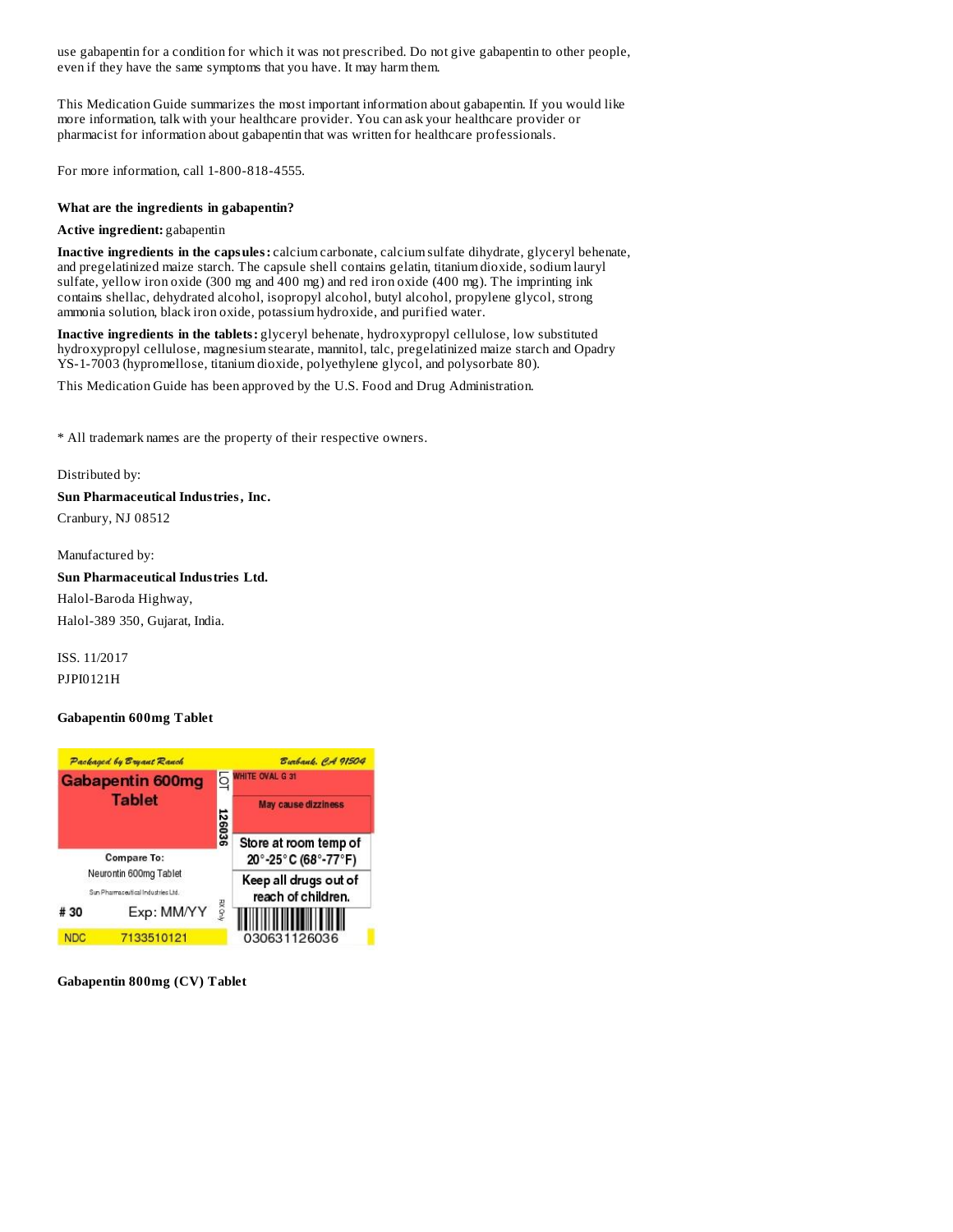

| <b>GABAPENTIN</b>                                                        |                                                                                                                                                        |                                                    |                        |            |                             |                          |          |                               |
|--------------------------------------------------------------------------|--------------------------------------------------------------------------------------------------------------------------------------------------------|----------------------------------------------------|------------------------|------------|-----------------------------|--------------------------|----------|-------------------------------|
| gabapentin tablet, film coated                                           |                                                                                                                                                        |                                                    |                        |            |                             |                          |          |                               |
|                                                                          |                                                                                                                                                        |                                                    |                        |            |                             |                          |          |                               |
| <b>Product Information</b>                                               |                                                                                                                                                        |                                                    |                        |            |                             |                          |          |                               |
| Product Type                                                             |                                                                                                                                                        | HUMAN PRESCRIPTION DRUG                            |                        |            | Item Code (Source)          |                          |          | NDC:71335-1012(NDC:62756-202) |
| <b>Route of Administration</b>                                           |                                                                                                                                                        | ORAL                                               |                        |            |                             |                          |          |                               |
|                                                                          |                                                                                                                                                        |                                                    |                        |            |                             |                          |          |                               |
|                                                                          |                                                                                                                                                        |                                                    |                        |            |                             |                          |          |                               |
| <b>Active Ingredient/Active Moiety</b>                                   |                                                                                                                                                        |                                                    |                        |            |                             |                          |          |                               |
|                                                                          |                                                                                                                                                        | <b>Ingredient Name</b>                             |                        |            |                             | <b>Basis of Strength</b> |          | Strength                      |
| GABAPENTIN (UNII: 6CW7F3G59X) (GABAPENTIN - UNII:6CW7F3G59X)             |                                                                                                                                                        |                                                    |                        |            |                             | <b>GABAPENTIN</b>        |          | 600 mg                        |
|                                                                          |                                                                                                                                                        |                                                    |                        |            |                             |                          |          |                               |
|                                                                          |                                                                                                                                                        |                                                    |                        |            |                             |                          |          |                               |
| <b>Inactive Ingredients</b>                                              |                                                                                                                                                        |                                                    |                        |            |                             |                          |          |                               |
|                                                                          |                                                                                                                                                        |                                                    | <b>Ingredient Name</b> |            |                             |                          |          | Strength                      |
| MANNITOL (UNII: 30WL53L36A)                                              |                                                                                                                                                        |                                                    |                        |            |                             |                          |          |                               |
| HYDRO XYPROPYL CELLULOSE (1600000 WAMW) (UNII: RFW2ET671P)               |                                                                                                                                                        |                                                    |                        |            |                             |                          |          |                               |
| LOW-SUBSTITUTED HYDRO XYPROPYL CELLULOSE, UNSPECIFIED (UNII: 2165RE0K14) |                                                                                                                                                        |                                                    |                        |            |                             |                          |          |                               |
| STARCH, CORN (UNII: O8232NY3SJ)                                          |                                                                                                                                                        |                                                    |                        |            |                             |                          |          |                               |
| <b>GLYCERYL DIBEHENATE (UNII: R8WTH25YS2)</b>                            |                                                                                                                                                        |                                                    |                        |            |                             |                          |          |                               |
| TALC (UNII: 7SEV7J4R1U)                                                  |                                                                                                                                                        |                                                    |                        |            |                             |                          |          |                               |
| MAGNESIUM STEARATE (UNII: 70097M6I30)                                    |                                                                                                                                                        |                                                    |                        |            |                             |                          |          |                               |
| TITANIUM DIO XIDE (UNII: 15FIX9V2JP)                                     |                                                                                                                                                        |                                                    |                        |            |                             |                          |          |                               |
| HYPROMELLOSE, UNSPECIFIED (UNII: 3NXW29V3WO)                             |                                                                                                                                                        |                                                    |                        |            |                             |                          |          |                               |
| POLYETHYLENE GLYCOL 400 (UNII: B697894SGQ)                               |                                                                                                                                                        |                                                    |                        |            |                             |                          |          |                               |
| POLYSORBATE 80 (UNII: 6OZP39ZG8H)                                        |                                                                                                                                                        |                                                    |                        |            |                             |                          |          |                               |
|                                                                          |                                                                                                                                                        |                                                    |                        |            |                             |                          |          |                               |
|                                                                          |                                                                                                                                                        |                                                    |                        |            |                             |                          |          |                               |
| <b>Product Characteristics</b>                                           |                                                                                                                                                        |                                                    |                        |            |                             |                          |          |                               |
| Color                                                                    |                                                                                                                                                        | <b>WHITE</b>                                       | Score                  |            |                             |                          | 2 pieces |                               |
| <b>Shape</b>                                                             |                                                                                                                                                        | OVAL                                               | Size                   |            | $18 \,\mathrm{mm}$          |                          |          |                               |
| Flavor                                                                   |                                                                                                                                                        |                                                    | <b>Imprint Code</b>    |            | 202                         |                          |          |                               |
| Contains                                                                 |                                                                                                                                                        |                                                    |                        |            |                             |                          |          |                               |
|                                                                          |                                                                                                                                                        |                                                    |                        |            |                             |                          |          |                               |
|                                                                          |                                                                                                                                                        |                                                    |                        |            |                             |                          |          |                               |
| Packaging                                                                |                                                                                                                                                        |                                                    |                        |            |                             |                          |          |                               |
| <b>Item Code</b><br>#                                                    |                                                                                                                                                        | <b>Package Description</b>                         |                        |            | <b>Marketing Start Date</b> |                          |          | <b>Marketing End Date</b>     |
| 1 NDC:71335-1012-4 90 in 1 BOTTLE; Type 0: Not a Combination Product     |                                                                                                                                                        |                                                    |                        |            | 11/11/2009                  |                          |          |                               |
| NDC:71335-1012-1                                                         |                                                                                                                                                        | 30 in 1 BOTTLE; Type 0: Not a Combination Product  |                        |            | 11/11/2009                  |                          |          |                               |
| 3 NDC:71335-1012-7 500 in 1 BOTTLE; Type 0: Not a Combination Product    |                                                                                                                                                        |                                                    |                        |            | 11/11/2009                  |                          |          |                               |
| 4                                                                        |                                                                                                                                                        |                                                    |                        |            |                             |                          |          |                               |
| 5                                                                        | NDC:71335-1012-2 60 in 1 BOTTLE; Type 0: Not a Combination Product<br>11/11/2009                                                                       |                                                    |                        |            |                             |                          |          |                               |
| NDC:71335-1012-0<br>6                                                    | NDC:71335-1012-5   100 in 1 BOTTLE; Type 0: Not a Combination Product<br>11/11/2009<br>28 in 1 BOTTLE; Type 0: Not a Combination Product<br>11/11/2009 |                                                    |                        |            |                             |                          |          |                               |
| NDC:71335-1012-8<br>7                                                    | 84 in 1 BOTTLE; Type 0: Not a Combination Product<br>11/11/2009                                                                                        |                                                    |                        |            |                             |                          |          |                               |
| NDC:71335-1012-9<br>8                                                    | 112 in 1 BOTTLE; Type 0: Not a Combination Product<br>11/11/2009                                                                                       |                                                    |                        |            |                             |                          |          |                               |
| NDC:71335-1012-6<br>9                                                    | 120 in 1 BOTTLE; Type 0: Not a Combination Product                                                                                                     |                                                    |                        | 11/11/2009 |                             |                          |          |                               |
| 10 NDC:71335-1012-3                                                      |                                                                                                                                                        | 180 in 1 BOTTLE; Type 0: Not a Combination Product |                        |            | 11/11/2009                  |                          |          |                               |
|                                                                          |                                                                                                                                                        |                                                    |                        |            |                             |                          |          |                               |
|                                                                          |                                                                                                                                                        |                                                    |                        |            |                             |                          |          |                               |
|                                                                          |                                                                                                                                                        |                                                    |                        |            |                             |                          |          |                               |
| <b>Marketing Information</b>                                             |                                                                                                                                                        |                                                    |                        |            |                             |                          |          |                               |
| <b>Marketing Category</b>                                                |                                                                                                                                                        | <b>Application Number or Monograph Citation</b>    |                        |            | <b>Marketing Start Date</b> |                          |          | <b>Marketing End Date</b>     |
| <b>ANDA</b>                                                              | ANDA077525                                                                                                                                             |                                                    |                        |            | 08/24/2006                  |                          |          |                               |
|                                                                          |                                                                                                                                                        |                                                    |                        |            |                             |                          |          |                               |